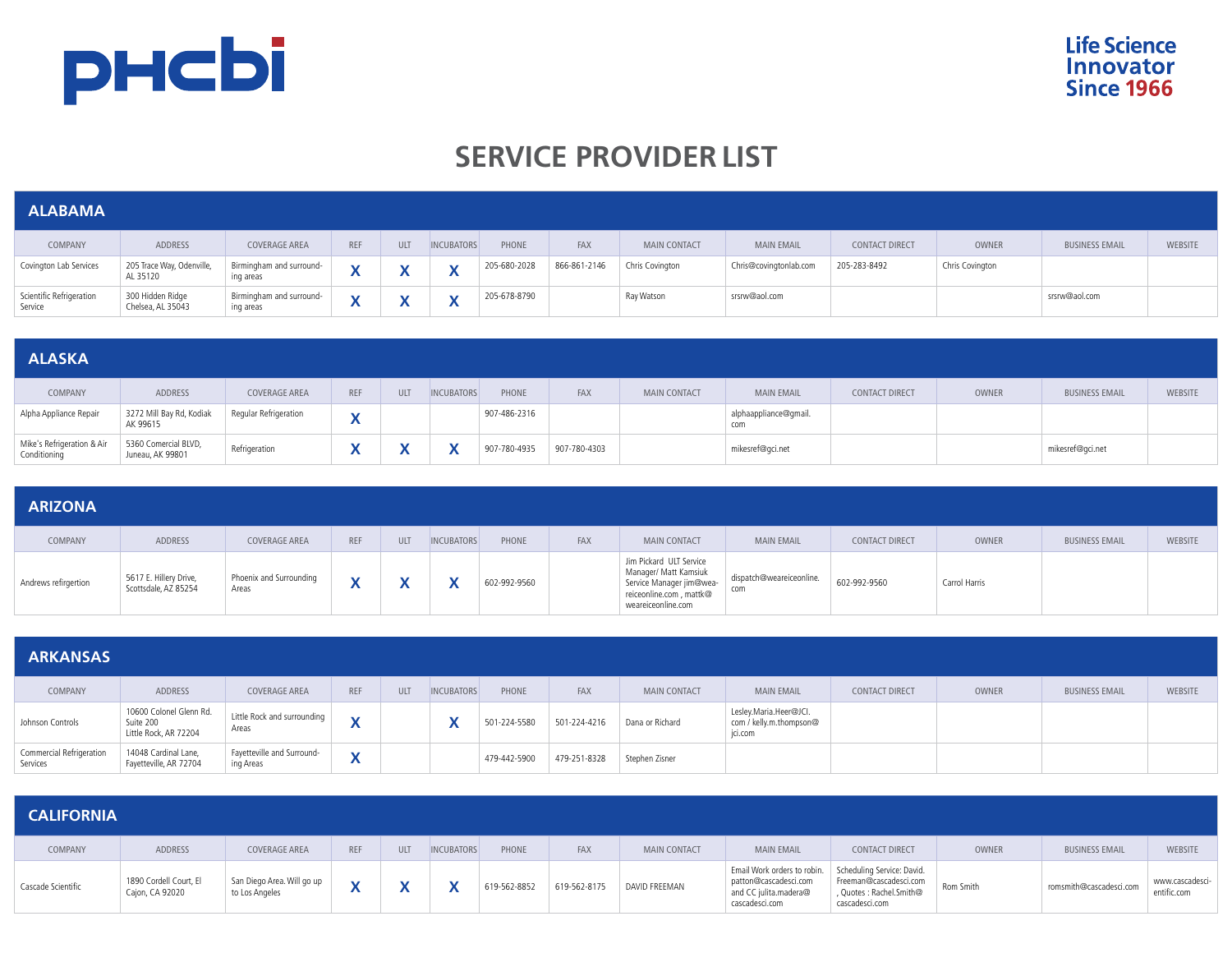| DLR / FBL                | 5482 Gateway Plaza Drive,<br>Benicia, CA 94510      | BAY AREA, Davis to<br>San Jose                                        | $\overline{\phantom{a}}$<br>$\mathbf{\Lambda}$ | v<br>$\mathbf{v}$                         | $\boldsymbol{\mathsf{A}}$    | 707-746-7600 | 707-746-7601 | Susan Quan (adminastra-<br>tive) Bryan Bunting<br>(Service Manager) | service-ca@dlrepair.com /<br>squan@dlrepair.com                          | 510-414-9272 | Steve Fogle    | bbunting@dlrepair.com              |  |
|--------------------------|-----------------------------------------------------|-----------------------------------------------------------------------|------------------------------------------------|-------------------------------------------|------------------------------|--------------|--------------|---------------------------------------------------------------------|--------------------------------------------------------------------------|--------------|----------------|------------------------------------|--|
| Scientific Refrigeration | 16511 Burke lane. Hun-<br>tington Beach, CA 92647   | Los Angeles                                                           | $\mathbf{v}$                                   | v<br>$\boldsymbol{\mathsf{A}}$            | $\mathbf{v}$                 | 800-994-0985 | 714-596-8652 | Martha Robinson                                                     | msr@scifrig.com                                                          |              | Duane Robinson |                                    |  |
| Altar Services           | 823 Kifer Rd, Sunnyvale,<br>CA 94086                |                                                                       | $\overline{\phantom{a}}$                       | $\overline{\phantom{a}}$<br>́             |                              | 866-522-3499 | 408-245-3866 | Jeramiah Brown                                                      | info@al-tar.com                                                          |              |                |                                    |  |
| Morrow Services          | 313 Corey Way,<br>South San Francisco, CA<br>94080  |                                                                       | $\mathbf{v}$                                   | v<br>$\overline{\phantom{a}}$             |                              | 650-873-1933 | 650-873-1936 | Michelle Ruiz                                                       | michelle@morrowservice.<br>com                                           |              | Scott Gordon   |                                    |  |
| Sharpe Refrigeration     | 7848 Silverton Ave. Suite F,<br>San Diego, CA 92126 | San Diego to South LA<br>trained both refrigeration<br>and incubators | $\mathbf v$<br>$\mathbf{v}$                    | $\checkmark$<br>$\overline{\phantom{a}}$  |                              | 858-586-9200 | 858-586-9201 | Justin Sharpe                                                       | Afoti@sharperefrigeration.<br>com / jsharpe@sharpere-<br>frigeration.com | 619-504-4887 | Justin Sharpe  | Afoti@sharperefrigera-<br>tion.com |  |
| Kerndt Biomedical        | 5937 Laguna Villa Way, Elk<br>Grove, CA 95758       | Sacremento Area, Davis,<br>Fairfield, Stockton, Yuba,<br>and farther  | $\checkmark$<br>$\mathbf{v}$                   | $\checkmark$<br>$\mathbf{v}$              | $\mathbf{v}$<br>$\mathbf{v}$ | 916-296-5861 | 916-683-5655 | Oscar Kerndt                                                        | kerndto@surewest.net                                                     |              |                |                                    |  |
| Los Angeles Cascade      | 11670 Tuxford St, Sun<br>Valley, CA 91352           | Los Angeles and North<br>of LA.                                       | $\mathbf{v}$<br>Λ                              | $\checkmark$<br>$\boldsymbol{\mathsf{A}}$ | $\mathbf{v}$                 | 818-285-2300 | 818-285-2330 | Jack Lester                                                         |                                                                          |              | Jack Lester    | service@losangelescas-<br>cade.com |  |

#### **COLORADO** COMPANY ADDRESS COVERAGE AREA REF ULT INCUBATORS PHONE FAX MAIN CONTACT MAIN EMAIL CONTACT DIRECT OWNER BUSINESS EMAIL WEBSITE Sercom 4965 Iris Street, Wheat Ridge, CO 80033 Denver and Surrounding Areas **X X X** 303-573-7266 303-573-0399 laubschers@sercom-usa. com Edwards Refrigeration 6712 N Franklin Ave, Loveland CO 80538 Denver and Surrounding Denver and Surrounding **X X** 970-461-2452 970-461-2454 Christine chaedwards@qwestoffice. net Greg Snyder edref@qwestoffice.net Sienco Instrument Services Company (American Lab Services) 16084 E Fair Avenue, Centennial, CO 80016 Denver and Surrounding Areas Incubators mostly **X** 303-934-1084 303-935-9240 Phil Bisch pjbish@centurylink.net Staxmatic (FKA Edwards Refrigeration) 14440 Mead Ct, Longmont, CO 80504 **X X** 970-461-2452 970-461-2454 Jose Diaz info@staxmatic.com Temperature Equipment Company 4965 Iris Street, Wheat Ridge, CO 80033 Denver and Surrounding Denver and Surrounding **X X X** 303-324-5651 Jim Honaker honakerj@msn.com James(Jim) Honaker<br>Areas

#### **CONNECTICUT**

| COMPANY             | ADDRESS                                       | COVERAGE AREA | <b>REF</b> | <b>ULT</b> | <b>INCUBATORS</b> | PHONE        | <b>FAX</b>   | <b>MAIN CONTACT</b> | <b>MAIN EMAIL</b>                                                                                                                                                                                      | CONTACT DIRECT | OWNER                        | <b>BUSINESS EMAIL</b> | WEBSITE                |
|---------------------|-----------------------------------------------|---------------|------------|------------|-------------------|--------------|--------------|---------------------|--------------------------------------------------------------------------------------------------------------------------------------------------------------------------------------------------------|----------------|------------------------------|-----------------------|------------------------|
| Alert Scientific    | 469 School Street, East<br>Hartford, CT 06108 | All of CT     |            |            |                   | 860-569-1992 | 860-568-2205 | Gary Soloman        | cbraun@alertscientific.<br>com, "Scott McLeod"<br><smcleod@alertscientific.<br>com&gt;, "Mike Connor"<br/><mconnor@alertscientific.<br>com</mconnor@alertscientific.<br></smcleod@alertscientific.<br> |                | Gary Solomon<br>860-617-1700 |                       |                        |
| Cryostar Industries | 217 Kozley Road<br>Tolland, CT 06084          | All of CT     |            |            |                   | 800-720-9807 | 203-748-1184 | Ricky Chan          | service@cryostarindus-<br>tries.com                                                                                                                                                                    |                | Chris Gorman                 |                       | www.airflowlab.<br>com |

| <b>FLORIDA</b>                             |                                              |                                                                     |                    |                 |                   |              |              |                     |                                                           |                                      |                      |                       |                     |
|--------------------------------------------|----------------------------------------------|---------------------------------------------------------------------|--------------------|-----------------|-------------------|--------------|--------------|---------------------|-----------------------------------------------------------|--------------------------------------|----------------------|-----------------------|---------------------|
| COMPANY                                    | ADDRESS                                      | <b>COVERAGE AREA</b>                                                | <b>REF</b>         | ULT             | <b>INCUBATORS</b> | PHONE        | FAX          | <b>MAIN CONTACT</b> | <b>MAIN EMAIL</b>                                         | <b>CONTACT DIRECT</b>                | OWNER                | <b>BUSINESS EMAIL</b> | <b>WEBSITE</b>      |
| Air-Eze Scientific Services                | 2034 Thomas Street,<br>Hollywood, FL 33020   | Miami and Surrounding<br>Area, Will go any where in<br>FL as needed | $\mathbf{\Lambda}$ |                 |                   | 954-924-100  | 954-924-9240 | Ron McAlpin         | Service@air-eze.com                                       | 954-275-5504,<br>mcalpin@air-eze.com |                      | service@air-eze.com   | www.air-eze.<br>com |
| C&L Refrigeration Inc.                     | 4992 Maybank Way,<br>Jacksonville, FL 32225  | Jacksonville Area                                                   | Λ                  |                 |                   | 904-778-7773 | 904-771-5192 | Laurie Cooper       | laurie cooper <lcoo-<br>per32210@yahoo.com&gt;</lcoo-<br> | 904-778-7773 (Cliff)                 | Cliff Cooper         |                       |                     |
| Cryo-Tech                                  | 4823 SW 75 Ave, Miami,<br>FL 33155           | Miami and Surrounding<br>Area                                       | $\mathbf{v}$       | v<br>$\sqrt{2}$ |                   | 305-269-7772 | 305-266-9758 |                     | ozzie@cryo-tech.net                                       |                                      |                      |                       |                     |
| Southern Scientific &<br>Refrigeration LLC | 3224 SE October Road,<br>Lake City, FL 23025 |                                                                     | Λ                  | Λ               |                   | 352-494-1877 |              |                     | service@southern-scien-<br>tific.com                      |                                      | Paul "Dallas" Mattox |                       |                     |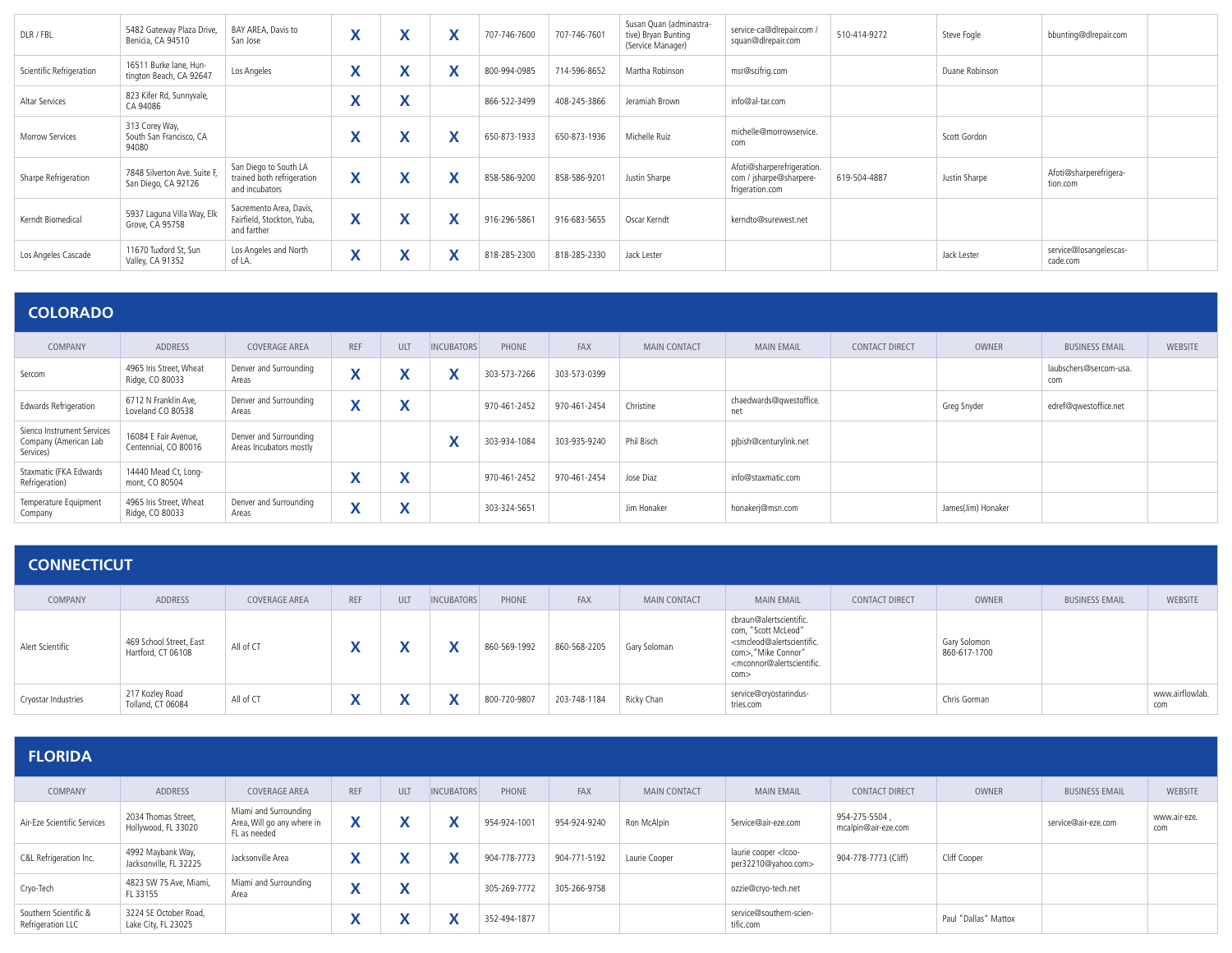| Benninks Refrigeration     | 2101 Town Street, Pensico- Pensicola and surrounding<br>la, FL 32523         | Area                |  | 850-432-2214              | 850-434-9214 | Vicky Garrett                                                                | benninks@gmail.com                 | 850-432-2214 |                  |  |
|----------------------------|------------------------------------------------------------------------------|---------------------|--|---------------------------|--------------|------------------------------------------------------------------------------|------------------------------------|--------------|------------------|--|
| Combine Scientific Service | 7901 Southgate Blvd<br>#C11, North Lauderdale,<br>FL 33068                   |                     |  | 516-325-6972              |              | Dwayne Ebanks                                                                | service@combinescien-<br>tific.com |              |                  |  |
| Mecon Inc                  | 4181 116th Terrace North,   Clearwater and Surround-<br>Clearwater, FL 33762 | ing area like Tampa |  | 800-466-1576 727-573-3525 |              | Steve Reich- service man-<br>ager sreich@meconinc.com bchesnutt@meconinc.com | <b>Brittany Chestnutt</b>          |              | James R. Cadogan |  |

| <b>GEORGIA</b>       |                                           |                |            |            |                   |              |              |                      |                                                                        |                |                |                                     |         |
|----------------------|-------------------------------------------|----------------|------------|------------|-------------------|--------------|--------------|----------------------|------------------------------------------------------------------------|----------------|----------------|-------------------------------------|---------|
| COMPANY              | ADDRESS                                   | COVERAGE AREA  | <b>REF</b> | <b>ULT</b> | <b>INCUBATORS</b> | PHONE        | FAX          | MAIN CONTACT         | <b>MAIN EMAIL</b>                                                      | CONTACT DIRECT | OWNER          | <b>BUSINESS EMAIL</b>               | WEBSITE |
| Southeast Scientific | 102 White Park Drive,<br>Dallas, GA 30132 | All of Georgia |            |            |                   | 770-426-6678 | 770-426-1103 | Jacqueline Locarnini | jacque@southeastscientif-<br>ic.com / Jon@southeastsci-<br>entific.com |                | John Locarnini | jacque@southeastscien-<br>tific.com |         |

| <b>HAWAII</b>       |                                                                        |                     |                                           |     |                   |              |              |                          |                   |                       |       |                       |         |
|---------------------|------------------------------------------------------------------------|---------------------|-------------------------------------------|-----|-------------------|--------------|--------------|--------------------------|-------------------|-----------------------|-------|-----------------------|---------|
| COMPANY             | <b>ADDRESS</b>                                                         | COVERAGE AREA       | <b>REF</b>                                | ULT | <b>INCUBATORS</b> | PHONE        | FAX          | <b>MAIN CONTACT</b>      | <b>MAIN EMAIL</b> | <b>CONTACT DIRECT</b> | OWNER | <b>BUSINESS EMAIL</b> | WEBSITE |
| Rutan Refrigeration | 3148 OIHANASTREET BAY Regular refrigeration, No<br>14, LIHUE, HI 96766 | <b>ULT Training</b> | $\mathbf{v}$<br>$\boldsymbol{\mathsf{A}}$ |     |                   | 808-245-8579 | 808-332-8430 | rutanref@hawaiiantel.net |                   |                       |       |                       |         |

| <b>IDAHO</b> |               |               |     |            |                   |              |     |              |                      |                |       |                       |         |
|--------------|---------------|---------------|-----|------------|-------------------|--------------|-----|--------------|----------------------|----------------|-------|-----------------------|---------|
| COMPANY      | ADDRESS       | COVERAGE AREA | REF | <b>ULT</b> | <b>INCUBATORS</b> | PHONE        | FAX | MAIN CONTACT | <b>MAIN EMAIL</b>    | CONTACT DIRECT | OWNER | <b>BUSINESS EMAIL</b> | WEBSITE |
| PHC Service  | Wood Dale, IL |               |     |            | $\mathbf{v}$      | 800-858-8442 |     |              | Service@us.phchd.com |                |       |                       |         |

| <b>ILLINOIS</b>     |                                        |                                                                                          |     |        |                   |              |              |                     |                         |                       |       |                         |                           |
|---------------------|----------------------------------------|------------------------------------------------------------------------------------------|-----|--------|-------------------|--------------|--------------|---------------------|-------------------------|-----------------------|-------|-------------------------|---------------------------|
| COMPANY             | ADDRESS                                | <b>COVERAGE AREA</b>                                                                     | REF | ULT    | <b>INCUBATORS</b> | PHONE        | <b>FAX</b>   | <b>MAIN CONTACT</b> | <b>MAIN EMAIL</b>       | <b>CONTACT DIRECT</b> | OWNER | <b>BUSINESS EMAIL</b>   | WEBSITE                   |
| PHCNA Service       |                                        | Servicing the Tri State area<br>on all brands of ULT, Refrig-<br>eration and Incubation. |     |        |                   | 800-858-8442 |              |                     | service@US.phchd.com    |                       |       | service@sss.sanyo.com   |                           |
| Ryan Mechanical     | 3120 Grove Avenue,<br>Berwyn, IL 60402 |                                                                                          |     | w<br>Λ |                   | 708-788-8231 | 708-479-2230 | Chris Ryan          |                         |                       |       | ryanmech@yahoo.com      |                           |
| Polar Refrigeration | 2508 N Shore Dr, Urbana,<br>IL 61802   | can do all refrigeration and<br>incubators as well                                       | Λ   | ↗      |                   | 217-365-9319 | 217-365-9345 | Steve Hester        | hester@polar-refrig.com |                       |       | sherry@polar-refrig.com | www.polar-re-<br>frig.com |

| <b>INDIANA</b>                         |                                                             |                                                                                          |                              |                                       |                           |              |              |                     |                                         |                               |                     |                                         |                                       |
|----------------------------------------|-------------------------------------------------------------|------------------------------------------------------------------------------------------|------------------------------|---------------------------------------|---------------------------|--------------|--------------|---------------------|-----------------------------------------|-------------------------------|---------------------|-----------------------------------------|---------------------------------------|
| COMPANY                                | ADDRESS                                                     | <b>COVERAGE AREA</b>                                                                     | <b>REF</b>                   | ULT                                   | <b>INCUBATORS</b>         | PHONE        | <b>FAX</b>   | <b>MAIN CONTACT</b> | <b>MAIN EMAIL</b>                       | CONTACT DIRECT                | <b>OWNER</b>        | <b>BUSINESS EMAIL</b>                   | <b>WEBSITE</b>                        |
| PHCNA Service                          |                                                             | Servicing the Tri State area<br>on all brands of ULT, Refrig-<br>eration and Incubation. |                              |                                       |                           | 800-858-8442 |              |                     | service@US.phchd.com                    |                               |                     |                                         |                                       |
| North Scientific                       | 8768 North Wayport Rd<br>Bloomington IN 47404               | Bloomington IN area and<br>south                                                         | $\mathbf{v}$<br>$\lambda$    | v<br>$\mathbf{v}$                     | $\checkmark$              | 812-825-1762 | 812-825-2047 | Joe Greene          | GregB@northmechanical.<br>com           | GregB@northmechanical.<br>com |                     |                                         |                                       |
| Johnson-Melloh Inc. (See<br>Comment)   | 5925 Stockberger Place,<br>Indianapolis, IN 46241           | Indianapolis and Surround-<br>ing Areas                                                  | $\mathbf{v}$<br>$\mathbf{v}$ | $\cdot$<br>Λ                          | $\checkmark$<br>$\lambda$ | 317-244-5993 | 317-243-5777 |                     |                                         |                               | Nick Melloh - Pres. | info@johnsonmelloh.com                  | http://www.<br>johnsonmelloh.<br>com/ |
| Deinhart's Refrigerated<br>Specialties | 3101 Harvey Lane, West<br>Lafayette, IN 47906               | LAFAYETTE AND INDY<br>AREA                                                               | $\mathbf{v}$<br>$\mathbf{v}$ | v<br>́                                | v<br>$\lambda$            | 765-742-1080 | 765-463-5897 | Ray Dienhart        | dienhart@dienhartrefriger-<br>ation.com |                               |                     | dienhart@dienhartrefriger-<br>ation.com |                                       |
| The Frieje Company                     | 11800 Exit Five Parkway,<br>Suite 106, Fishers, IN<br>46037 | Indianapolis and Surround-<br>ing Areas                                                  | $\mathbf{v}$<br>$\mathbf{v}$ | $\overline{\phantom{a}}$<br>$\lambda$ |                           | 317-863-0007 | 317-863-0021 | Freddy Anderson     |                                         |                               |                     |                                         |                                       |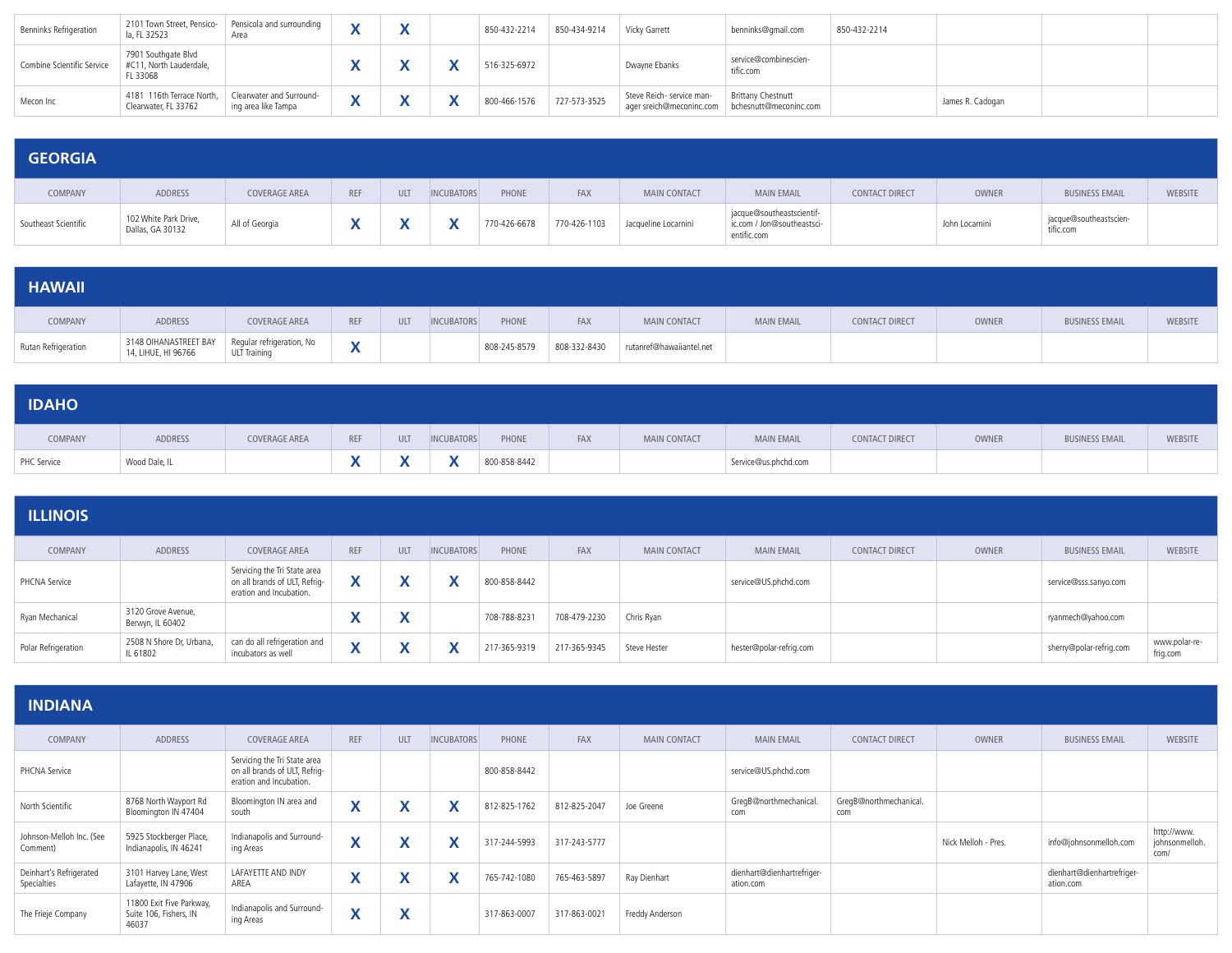| <b>IOWA</b>          |                                                                                                                                                                                                                                                                                                                                                            |                                                |            |     |                   |              |              |                     |                                                |                |               |                       |                      |
|----------------------|------------------------------------------------------------------------------------------------------------------------------------------------------------------------------------------------------------------------------------------------------------------------------------------------------------------------------------------------------------|------------------------------------------------|------------|-----|-------------------|--------------|--------------|---------------------|------------------------------------------------|----------------|---------------|-----------------------|----------------------|
| COMPANY              | ADDRESS                                                                                                                                                                                                                                                                                                                                                    | <b>COVERAGE AREA</b>                           | <b>REF</b> | ULT | <b>INCUBATORS</b> | PHONE        | FAX          | <b>MAIN CONTACT</b> | <b>MAIN EMAIL</b>                              | CONTACT DIRECT | OWNER         | <b>BUSINESS EMAIL</b> | <b>WEBSITE</b>       |
| RM Boggs Company Inc | 2804 Industrial Park Road,<br>Iowa City, IA 52244                                                                                                                                                                                                                                                                                                          | IOWA City and surrounding<br>areas.            | X          | X   | X                 | 319-665-3500 | 319-665-3515 | <b>Blane Kelly</b>  | BKelly@rmbcoinc.com /<br>pschultz@rmbcoinc.com |                | David Alatalo | bkelly@rmbcoinc.com   | www.rmbcoinc.<br>com |
| Goodwin Tucker       | 2900 Delaware Ave<br>Des Moines, IA 50317 /<br>2304 S Lakeview Dr Clear<br>Lake, IA 50428 / 3450<br>Wagner Rd Unit 2 Ste A<br>Waterloo, IA 50703 /<br>3366 Center Grove #3<br>Dubuque, IA 52003 / 5914<br>4th St SW Unit 161 Cedar<br>Rapids, IA 52404 / 3690<br>W 83rd Street Suite 8<br>Davenport, IA 52806<br>/ 4701 Central St<br>Sioux City, IA 51108 | Multiple Branches for<br>Refrigeration Not ULT | X          |     |                   | 800-372-6066 | 515-262-2936 |                     | service@goodwintucker.<br>com                  |                |               |                       |                      |
| Lester Refrigeration | 1327 L Ave, Nevada, IA<br>50201                                                                                                                                                                                                                                                                                                                            | Not ULT near Nevada IA                         | X          |     | X                 | 515-232-4383 | 515-382-4157 |                     |                                                |                |               |                       |                      |

#### **KANSAS**

| COMPANY                                     | ADDRESS                                                   | COVERAGE AREA                                                                                                                                                                                                                                                                                                                 | REF                          | ULT                          | <b>INCUBATORS</b> | PHONE        | FAX            | MAIN CONTACT      | <b>MAIN EMAIL</b>                          | <b>CONTACT DIRECT</b>  | OWNER            | <b>BUSINESS EMAIL</b> | WEBSITE |
|---------------------------------------------|-----------------------------------------------------------|-------------------------------------------------------------------------------------------------------------------------------------------------------------------------------------------------------------------------------------------------------------------------------------------------------------------------------|------------------------------|------------------------------|-------------------|--------------|----------------|-------------------|--------------------------------------------|------------------------|------------------|-----------------------|---------|
| O'Dell Service Co. Inc.                     | 2605 N.E. Industrial Dr., N.<br>Kansas City, MO 64116     | Kansas City and Surround-<br>ing Areas                                                                                                                                                                                                                                                                                        | X                            | $\mathbf{v}$<br>$\mathbf{A}$ | X                 | 816-842-3414 | 816-842-9506   | Greg Piontek      | gregp@odellservice.com                     |                        |                  |                       |         |
| Cobb Refrigeration LLC                      | 8071 Flint St, Lenexa, KS<br>66214                        | Kansas, Missouri, and SE<br>Nebraska.                                                                                                                                                                                                                                                                                         | $\mathbf{v}$<br>$\mathbf{A}$ | X                            | X                 | 913-403-0088 |                | Bill or Mary Cobb | b.cobb@cobbrls.com /<br>m.cobb@cobbrls.com | Bill Cobb 913-403-9003 | <b>Bill Cobb</b> | b.cobb@cobbrls.com    |         |
| P1 Group                                    | 2333 S. West Street Ct.<br>Suite 319<br>Wichita, KS 67213 | They have branches all over<br>Only some do ULT Kansas<br>Kansas City:<br>913-529-5300<br>Lawrence, KS:<br>785-843-2910<br>Topeka, KS:<br>785-235-5331<br>Wichita, KS:<br>316-267-3256<br>Las Vegas, NV:<br>702-270-4432<br>Joplin, MO:<br>417-626-7888<br>St. Joseph, MO:<br>816-233-3305<br>Des Moines, IA:<br>866-885-5123 | $\mathbf{v}$<br>A            | X                            |                   | 316-267-3256 | 316-267-3667   | Lydia McElwee     | lydia.mcelwee@p1group.<br>com              |                        |                  |                       |         |
| Medical Equipment<br>Services of Kansas Inc | 9121 N Osage St, Valley<br>Center, KS 67147               | Wichita area NO REFRIG-<br>ERATION,                                                                                                                                                                                                                                                                                           |                              |                              | X                 | 316-755-1882 | 1-316-755-1887 | Tom Paine         | tpaine@mesks.com                           |                        |                  |                       |         |

| <b>KENTUCKY</b> |  |  |
|-----------------|--|--|
|                 |  |  |

| COMPANY                          | ADDRESS                                                                                                  | <b>COVERAGE AREA</b>                                                                        | <b>REF</b>                             | ULT    | <b>INCUBATORS</b> | PHONE        | <b>FAX</b>                      | <b>MAIN CONTACT</b>      | <b>MAIN EMAIL</b>                         | <b>CONTACT DIRECT</b>  | OWNER                    | <b>BUSINESS EMAIL</b>                       | WEBSITE                       |
|----------------------------------|----------------------------------------------------------------------------------------------------------|---------------------------------------------------------------------------------------------|----------------------------------------|--------|-------------------|--------------|---------------------------------|--------------------------|-------------------------------------------|------------------------|--------------------------|---------------------------------------------|-------------------------------|
| MERCO Scientific Inc             | 356 Worley's Run,<br>W. Portsmouth, OH 45663<br>/ 455 Mt. Morris Rd, Mt.<br>Morris, PA 15349             | Parts of OH and Parts of PA                                                                 |                                        |        |                   | 304-357-6262 | n/a EMAIL<br><b>WORK ORDERS</b> | Ron Hoag                 | "Ron Hoag" <rhoag@<br>msn.com</rhoag@<br> | Roan Hoag 740-352-0092 | Ron Hoag                 | Ron Hoag <rhoag@msn.<br>com</rhoag@msn.<br> | www.merco.com                 |
| Hussmann                         | 4012 Bishop Lane, Louis-<br>ville, KY 40218                                                              |                                                                                             |                                        |        |                   | 502-969-0455 | 502-969-7100                    |                          |                                           |                        |                          |                                             |                               |
| Scientific Equipment<br>Services | PO BOX 30212 Cincinnati.<br>OH 45230-0212 Ship to<br>for Tech In KY: 41 Sanders<br>Dr. Florence KY 41042 | Can do all pieces of<br>equipment. Can do Univ<br>of KY, Louisville KY and<br>Cincinatti OH | $\mathbf{v}$                           |        |                   | 800-985-7778 | 513-624-8688                    | Tom Elman                | tom@scientificequipment.<br>com           | 859-391-5557           |                          |                                             |                               |
| Mr C refrigeration               | 206 E. Whitney Ave,<br>Louisville, KY 40214                                                              | Louisville and surrounding<br>area.                                                         | $\overline{\phantom{a}}$<br>$\sqrt{ }$ | v<br>Λ |                   | 502-366-3644 | 502 366-4233                    | Virgil (Service Manager) | virgil@mrcrefrigeration.<br>com           |                        | Mike and Vince Compisano | mrcservice@bellsouth.net                    | www.mrcrefrig-<br>eration.com |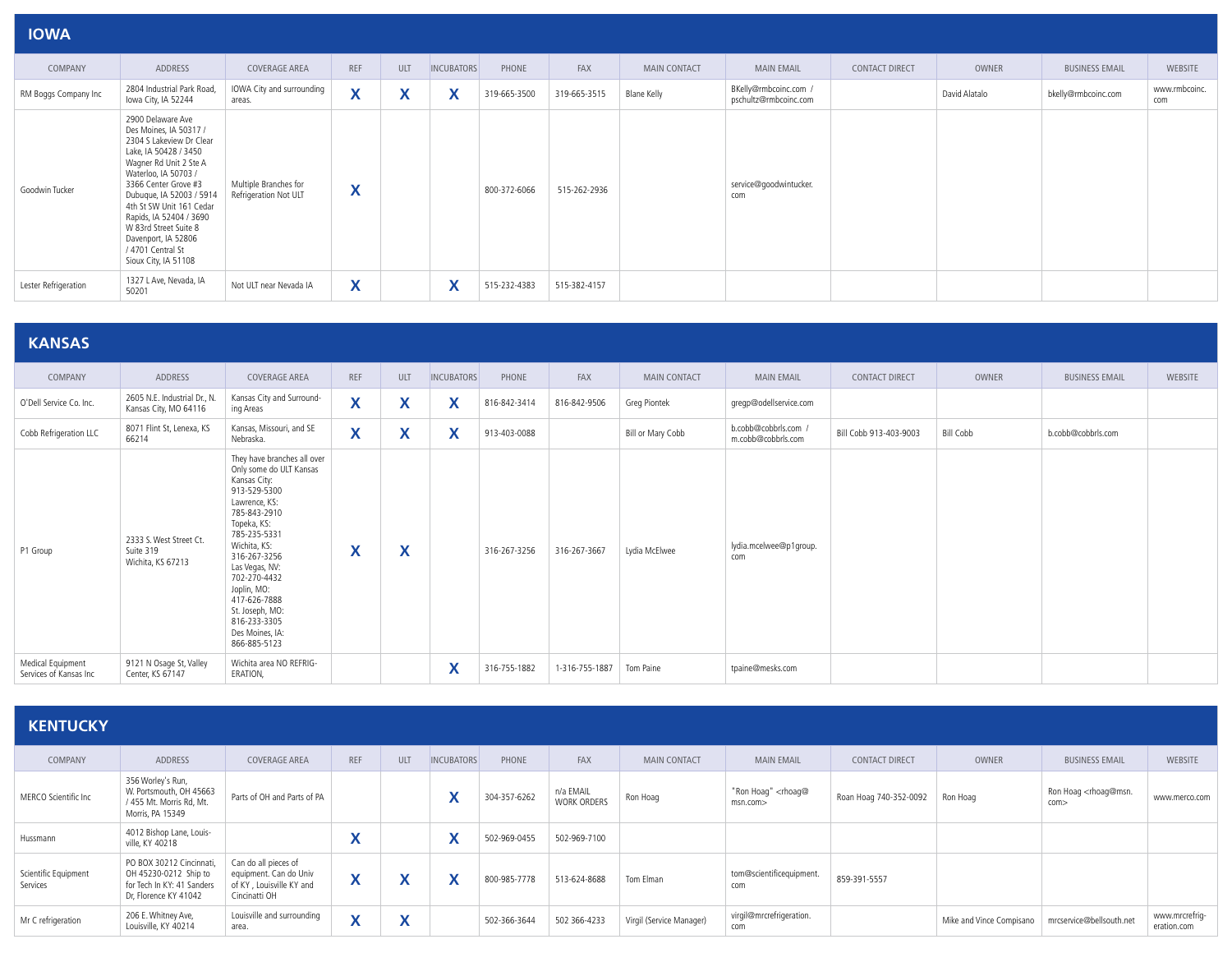| <b>LOUISIANA</b>       |                                   |                          |     |     |                   |              |              |              |                   |                       |              |                       |         |
|------------------------|-----------------------------------|--------------------------|-----|-----|-------------------|--------------|--------------|--------------|-------------------|-----------------------|--------------|-----------------------|---------|
| COMPANY                | ADDRESS                           | COVERAGE AREA            | REF | ULT | <b>INCUBATORS</b> | PHONE        | FAX          | MAIN CONTACT | <b>MAIN EMAIL</b> | <b>CONTACT DIRECT</b> | OWNER        | <b>BUSINESS EMAIL</b> | WEBSITE |
| Louisiana Lab Services | 1314 24th St, Kenner, LA<br>70062 | All pieces of equipment. |     |     |                   | 504-469-1338 | 504-469-1367 | Scott French | sfrench@lalab.com |                       | Scott French | sfrench@lalab.com     |         |

| <b>MAINE</b>                      |                                        |                       |            |            |                   |              |              |                                  |                                  |                |       |                       |         |
|-----------------------------------|----------------------------------------|-----------------------|------------|------------|-------------------|--------------|--------------|----------------------------------|----------------------------------|----------------|-------|-----------------------|---------|
| COMPANY                           | ADDRESS                                | COVERAGE AREA         | <b>REF</b> | <b>ULT</b> | <b>INCUBATORS</b> | PHONE        | <b>FAX</b>   | <b>MAIN CONTACT</b>              | <b>MAIN EMAIL</b>                | CONTACT DIRECT | OWNER | <b>BUSINESS EMAIL</b> | WEBSITE |
| Atlantic Comfort Systems,<br>Inc. | 392 Hill St, Biddeford,<br>Maine 04005 | Refrigeration not ULT |            |            |                   | 207-284-6360 | 207-284-6377 | BILL PERKINS / SUELLEN<br>PARDUE | atlanticservice@maine.<br>rr.com |                |       | spardue@maine.rr.com  |         |

| <b>MASSACHUSETTS</b>                 |                                                   |                                              |                                       |     |                   |              |              |                 |                                 |                       |                                              |                       |         |
|--------------------------------------|---------------------------------------------------|----------------------------------------------|---------------------------------------|-----|-------------------|--------------|--------------|-----------------|---------------------------------|-----------------------|----------------------------------------------|-----------------------|---------|
| COMPANY                              | ADDRESS                                           | COVERAGE AREA                                | <b>REF</b>                            | ULT | <b>INCUBATORS</b> | PHONE        | FAX          | MAIN CONTACT    | <b>MAIN EMAIL</b>               | <b>CONTACT DIRECT</b> | OWNER                                        | <b>BUSINESS EMAIL</b> | WEBSITE |
| Shon's Scientific Refrig-<br>eration | 202 Milton St Ste 101,<br>Dedham, MA 02026        | All Equipment. All of<br>Boston up to Maine. | $\overline{\phantom{a}}$<br>$\lambda$ |     |                   | 781-326-1947 | 781-326-2086 | Stephanie Dacko | service@shonsscientific.<br>com |                       |                                              |                       |         |
| Minus Eleven                         | 70 Finnell Drive, Suite 11,<br>Weymouth, MA 02188 | Boston area all equipment                    | $\mathbf{v}$                          |     | $\mathbf{v}$      | 781-335-5557 | 781-335-5593 | Prescott Kruase | pkrause@minuseleven.com         |                       | Tim O'Connor / toconnor@<br>minuseleven.com. |                       |         |
| Patriot Mechanical                   | one Lakeshore Rd, Natick,<br>MA 01760             | Refrigeration not ULT                        | $\checkmark$                          |     |                   | 508-315-3173 | 508-647-0108 | Jim Leshinski   | jleshinski@patmech.com          |                       |                                              |                       |         |

#### **MARYLAND 701696**

| COMPANY                          | ADDRESS                                            | <b>COVERAGE AREA</b>                                                | <b>REF</b> | <b>ULT</b>   | <b>INCUBATORS</b> | PHONE        | FAX          | MAIN CONTACT  | <b>MAIN EMAIL</b>                                                                             | <b>CONTACT DIRECT</b> | OWNER | <b>BUSINESS EMAIL</b>         | <b>WEBSITE</b> |
|----------------------------------|----------------------------------------------------|---------------------------------------------------------------------|------------|--------------|-------------------|--------------|--------------|---------------|-----------------------------------------------------------------------------------------------|-----------------------|-------|-------------------------------|----------------|
| Diversified Laboratory<br>Repair | 7977 Cessna Avenue<br>Gaithersburg, MD 20879       | All Equipment. All of<br>Maryland, all of DC, Parts<br>of Virginia. |            |              |                   | 301-519-2191 | 301-519-2110 | Cappie Fyfe   | Stephanie Florwick<br><sflorwick@dlrepair.com><br/>info@dlrepair.com</sflorwick@dlrepair.com> |                       |       |                               |                |
| Airflow Services (See<br>Notes!) | 1143 Taft St, Rockville,<br>MD 20850               | Refrigeration and ULT                                               |            | $\mathbf{v}$ |                   | 301-424-4910 | 301-424-5247 | Ted Kuczarski | airflowserv@gmail.com                                                                         |                       |       |                               |                |
| M.Z.M. Environmental Inc.        | 120 N Langley Rd Ste 111,<br>Glen Burnie, MD 21061 |                                                                     |            |              |                   | 410-787-0900 | 410-787-1299 | Richard Sher  |                                                                                               |                       |       | info@mzmenvironmental.<br>com |                |

| <b>MICHIGAN</b>                  | 700035                                             |                                                  |                          |            |                   |              |              |                     |                           |                                     |                 |                                    |                                            |
|----------------------------------|----------------------------------------------------|--------------------------------------------------|--------------------------|------------|-------------------|--------------|--------------|---------------------|---------------------------|-------------------------------------|-----------------|------------------------------------|--------------------------------------------|
| COMPANY                          | ADDRESS                                            | <b>COVERAGE AREA</b>                             | <b>REF</b>               | <b>ULT</b> | <b>INCUBATORS</b> | PHONE        | FAX          | <b>MAIN CONTACT</b> | <b>MAIN EMAIL</b>         | <b>CONTACT DIRECT</b>               | OWNER           | <b>BUSINESS EMAIL</b>              | <b>WEBSITE</b>                             |
| Bruce Johnson Service<br>Company | 4363 S. Old US-23,<br>Brighton, MI, 48114          | All Equipment does all of<br>MI and Northwest OH | $\overline{\phantom{a}}$ |            |                   | 810-227-5130 | 810-229-1935 | Jacob Johnson       | bjsc4363@hotmail.com      | Jacob Johnson Cell 810-<br>599-7489 | Bruce Johnson   | jacob@brucejohnsonser-<br>vice.com |                                            |
| Mid-Michigan Bio Medical<br>Inc  | 113 W. Main / PO Box 516<br>Dewitt, MI 48820       |                                                  |                          |            | $\mathbf{v}$      | 800-399-5544 | 517-669-0199 | Dennis Deatrick     | ddeatrick1@gmail.com      | 517-402-9251 (cell)                 | Dennis Deatrick | ddeatrick1@gmail.com               | http://midmich-<br>iganbiomedical.<br>com/ |
| Kellog Refrigeration Inc         | 2709 North Grand River<br>Avenue, Lansing MI 48906 |                                                  |                          |            |                   | 517-321-3400 | 517-321-9668 | James Scott         | kelloggrefrig@prodigy.net |                                     |                 |                                    |                                            |

| <b>MINNESOTA</b>                               |                                                                                            |               |              |     |                   |              |     |                     |                                   |                |       |                       |         |
|------------------------------------------------|--------------------------------------------------------------------------------------------|---------------|--------------|-----|-------------------|--------------|-----|---------------------|-----------------------------------|----------------|-------|-----------------------|---------|
| COMPANY                                        | ADDRESS                                                                                    | COVERAGE AREA | <b>REF</b>   | ULT | <b>INCUBATORS</b> | PHONE        | FAX | <b>MAIN CONTACT</b> | <b>MAIN EMAIL</b>                 | CONTACT DIRECT | OWNER | <b>BUSINESS EMAIL</b> | WEBSITE |
| Harasyn Appliance and<br>Refrigeration Service | 380 Rivertown Drive Suite<br>300, Woodbury, MN 55125 Minnesota and parts of<br>Western WI. |               | $\mathbf{v}$ |     |                   | 763-542-8725 |     |                     | service@minnesotamed-<br>ical.com |                |       |                       |         |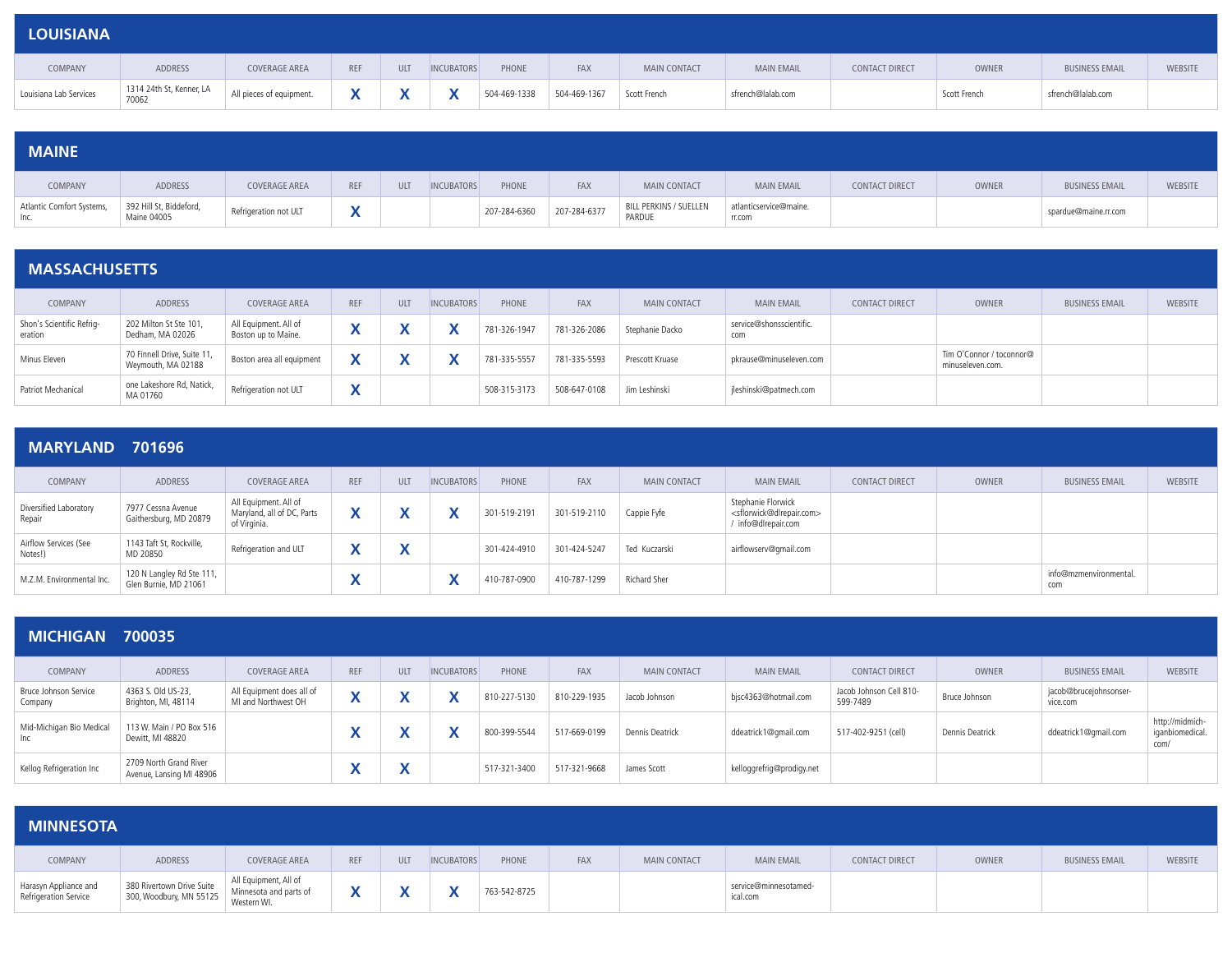| Crosstown Mechanical | 3115 Long Lake Rd.<br>Saint Paul, MN 55113<br>the contract of the contract of the | Refrigeration and ULT | $\mathbf{v}$<br>Λ | 651-645-7020 | 651-645-7990 | Patrick Snyder | t@crosstownmech.com | Patrick Snyder | nto@crosstownmech.com | www.crosstown-<br>mech.com |
|----------------------|-----------------------------------------------------------------------------------|-----------------------|-------------------|--------------|--------------|----------------|---------------------|----------------|-----------------------|----------------------------|
|                      |                                                                                   |                       |                   |              |              |                |                     |                |                       |                            |

| <b>MISSISSIPPI</b>         |                                                      |               |     |            |                   |              |              |                     |                   |                       |            |                               |                              |
|----------------------------|------------------------------------------------------|---------------|-----|------------|-------------------|--------------|--------------|---------------------|-------------------|-----------------------|------------|-------------------------------|------------------------------|
| COMPANY                    | ADDRESS                                              | COVERAGE AREA | REF | <b>ULT</b> | <b>INCUBATORS</b> | PHONE        | <b>FAX</b>   | <b>MAIN CONTACT</b> | <b>MAIN EMAIL</b> | <b>CONTACT DIRECT</b> | OWNER      | <b>BUSINESS EMAIL</b>         | <b>WEBSITE</b>               |
| Phoenix Technical Services | 1039 Commecial Park Dr.<br>Suite #2, Pearl, MS 39208 | All Equipment |     |            |                   | 601-932-3222 | 601-932-3233 | Lane Smith          |                   |                       | Lane Smith | info@phoenix-techserv.<br>com | www.phoenix-<br>techserv.com |

### **MISSOURI**

| COMPANY                              | <b>ADDRESS</b>                                          | <b>COVERAGE AREA</b>                               | <b>REF</b> | <b>ULT</b>   | <b>INCUBATORS</b> | PHONE        | FAX          | <b>MAIN CONTACT</b> | <b>MAIN EMAIL</b>                           | <b>CONTACT DIRECT</b> | OWNER            | <b>BUSINESS EMAIL</b>         | <b>WEBSITE</b>             |
|--------------------------------------|---------------------------------------------------------|----------------------------------------------------|------------|--------------|-------------------|--------------|--------------|---------------------|---------------------------------------------|-----------------------|------------------|-------------------------------|----------------------------|
| Cobb Refrigeration                   | Kansas City                                             | All Equipment, Kansas City<br>and Surrounding Area |            | $\mathbf{v}$ |                   | 913-403-0088 |              |                     | bc.cobb@yahoo.com /<br>cobb12@sbcqlobal.net |                       |                  |                               |                            |
| Ace Electric Lab Systems             | 1550 S. Kings Highway, St.<br>Louis, MO 63110           | All Equipment. St Louis and<br>Surrounding Area    |            | Λ            |                   | 314-771-7272 | 314-771-6956 | Dave Luetkemeyer    | service@acelabsystems.<br>com               |                       | Dave Luetkemeyer | service@acelabsystems.<br>com | www.acelabsys-<br>tems.com |
| O'Dell Service Co. Inc.              | 2605 Northeast Industrial<br>Dr., Kansas City, MO 64116 | All Equipment. Kansas City<br>and Surrounding area |            |              |                   | 816-842-3414 | 816-842-9506 | Greg Piontek        | greg@odellservice.com                       |                       |                  |                               | www.odellser-<br>vice.com  |
| Allen Medical and Design<br>Co. Inc. | 1801 Katherine, Joplin,<br>MO 64801                     | No Refrigeration.                                  |            |              |                   | 417-529-5833 | 417-206-4113 | Allen Wood          | allanmedical@netscape.net                   |                       | Allen Wood       | allanmedical@netscape.net     |                            |

| <b>MONTANA</b>                                 |                                                  |               |            |            |                   |       |                           |               |                   |                |       |                       |         |
|------------------------------------------------|--------------------------------------------------|---------------|------------|------------|-------------------|-------|---------------------------|---------------|-------------------|----------------|-------|-----------------------|---------|
| COMPANY                                        | ADDRESS                                          | COVERAGE AREA | <b>REF</b> | <b>ULT</b> | <b>INCUBATORS</b> | PHONE | FAX                       | MAIN CONTACT  | <b>MAIN EMAIL</b> | CONTACT DIRECT | OWNER | <b>BUSINESS EMAIL</b> | WEBSITE |
| Inter-Mountain Biomedical<br>(Wrong address??) | 2155 Montana Hwy 35,<br>Kalispell, MT 59901-7712 |               |            |            |                   |       | 406-752-8101 406-752-5018 | Steve Russell |                   |                |       |                       |         |

| <b>NEBRASKA</b>   |                                                                                                                             |                                                            |                              |            |                                           |              |              |                     |                                |                       |              |                         |         |
|-------------------|-----------------------------------------------------------------------------------------------------------------------------|------------------------------------------------------------|------------------------------|------------|-------------------------------------------|--------------|--------------|---------------------|--------------------------------|-----------------------|--------------|-------------------------|---------|
| COMPANY           | ADDRESS                                                                                                                     | COVERAGE AREA                                              | <b>REF</b>                   | <b>ULT</b> | <b>INCUBATORS</b>                         | PHONE        | <b>FAX</b>   | <b>MAIN CONTACT</b> | <b>MAIN EMAIL</b>              | <b>CONTACT DIRECT</b> | <b>OWNER</b> | <b>BUSINESS EMAIL</b>   | WEBSITE |
| A-1 Refrigeration | 1134 North 21st, Lincoln,<br>NE 68503                                                                                       | Lincold and surrounding<br>areas. Refrigeration<br>and ULT | $\checkmark$<br>$\mathbf{v}$ | X          | $\lambda$                                 | 402-476-2323 | 402-476-1160 | Kevin Klarren       | a1refrigeration1@ad.com        |                       |              | a1refrigeration1@ad.com |         |
| Goodwin Tucker    | 7500 D Street Omaha, NE<br>68124 / 3133 N 33rd St<br>Lincoln, NE 68504 / 1201<br>Allen Dr Box 178 Grand<br>Island, NE 68803 | Multiple Branches.<br>Refrigeration                        | $\mathbf{v}$<br>́            |            |                                           | 800-372-6066 | 515-262-2936 |                     | service@goodwintucker.<br>com  |                       |              |                         |         |
| Greater Omaha     | 3313 North 88th Plaza<br>Omaha, Omaha NE 68134                                                                              | Refrigeration                                              | $\mathbf{v}$<br>↗            |            |                                           | 402-571-2626 | 402-571-2384 | Terry Meester       |                                |                       |              |                         |         |
| MMC Contractors   | 9751 S 142nd St., Omaha,<br>NE 68138                                                                                        | Refrigeration and ULT                                      | X                            | X          | $\mathbf{v}$<br>$\boldsymbol{\mathsf{A}}$ | 402-315-3118 | 402-861-0682 | <b>Rick Morris</b>  | rmorris@mmccontractors.<br>com |                       |              |                         |         |

| <b>NEW HAMPSHIRE</b>                 |                                            |                                   |              |            |                   |              |              |                 |                                 |                |       |                                 |         |
|--------------------------------------|--------------------------------------------|-----------------------------------|--------------|------------|-------------------|--------------|--------------|-----------------|---------------------------------|----------------|-------|---------------------------------|---------|
| COMPANY                              | ADDRESS                                    | COVERAGE AREA                     | <b>REF</b>   | <b>ULT</b> | <b>INCUBATORS</b> | PHONE        | <b>FAX</b>   | MAIN CONTACT    | <b>MAIN EMAIL</b>               | CONTACT DIRECT | OWNER | <b>BUSINESS EMAIL</b>           | WEBSITE |
| Shon's Scientific Refrig-<br>eration | 202 Milton St Ste 101,<br>Dedham, MA 02026 | All equipment. Mass. To<br>Maine. | $\mathbf{v}$ |            | $\mathbf{v}$      | 781-326-1947 | 781-326-2086 | Stephanie Dacko | service@shonsscientific.<br>com |                |       | service@shonsscientific.<br>com |         |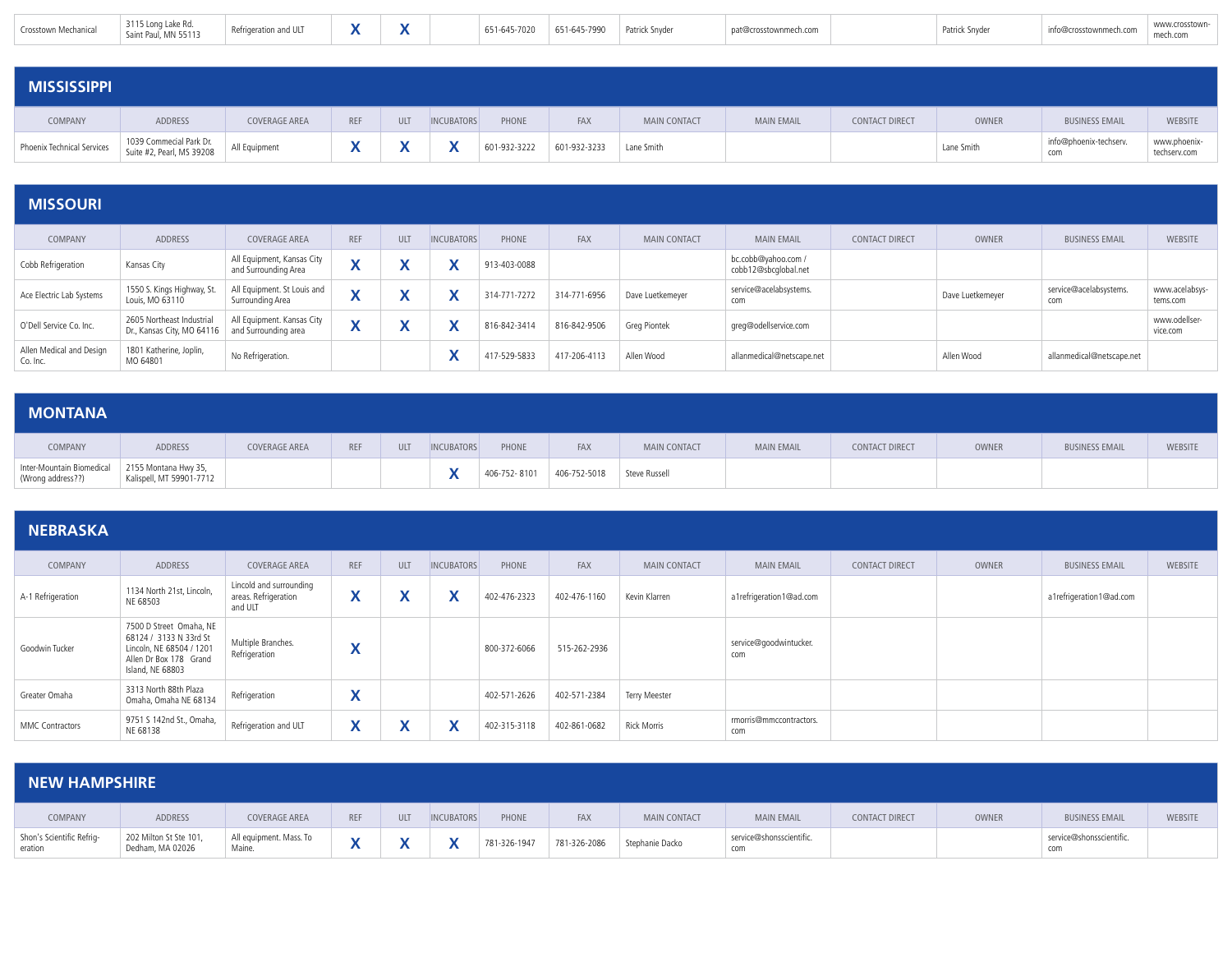| <b>NEW JERSEY</b>            |                                              |                                          |            |              |                   |              |              |                     |                                 |                       |              |                       |                                  |
|------------------------------|----------------------------------------------|------------------------------------------|------------|--------------|-------------------|--------------|--------------|---------------------|---------------------------------|-----------------------|--------------|-----------------------|----------------------------------|
| COMPANY                      | ADDRESS                                      | COVERAGE AREA                            | <b>REF</b> | <b>ULT</b>   | <b>INCUBATORS</b> | PHONE        | <b>FAX</b>   | <b>MAIN CONTACT</b> | <b>MAIN EMAIL</b>               | <b>CONTACT DIRECT</b> | <b>OWNER</b> | <b>BUSINESS EMAIL</b> | <b>WEBSITE</b>                   |
| Scientific Apparatus Service | 21 Park Avenue West,<br>Hainesport, NJ 08036 | All equipment, Does<br>Eastern PA and NJ |            |              |                   | 609-265-0808 | 609-265-2020 | Bob Lubonski        | sas@scientificapparatus.<br>com |                       | Bob Lubonski |                       | www.scientifi-<br>capparatus.com |
| POW-R-SAVE INC               | 27 West Street, Bloomfield,<br>NJ 07003      | Northern NJ, Refrigeration<br>and ULT    |            | $\mathbf{v}$ |                   | 973-680-0088 | 973-680-8886 | Rocco Inzalaco      | cindycapasso@powrsave.<br>com   | Rocco 973-202-7639    | Kevin Stack  | powrsave@aol.com      |                                  |

## **NEVADA**

| COMPANY                      | ADDRESS                                        | COVERAGE AREA                                   | <b>REF</b>   | ULT | <b>INCUBATORS</b> | PHONE        | <b>FAX</b>   | <b>MAIN CONTACT</b> | <b>MAIN EMAIL</b>                | <b>CONTACT DIRECT</b>          | <b>OWNER</b>    | <b>BUSINESS EMAIL</b>            | WEBSITE |
|------------------------------|------------------------------------------------|-------------------------------------------------|--------------|-----|-------------------|--------------|--------------|---------------------|----------------------------------|--------------------------------|-----------------|----------------------------------|---------|
| MMC Contractors West,<br>INC | 5080 S. Cameron Las<br>Vegas NV 89118          | Refrigeration                                   |              |     |                   | 702-889-6800 | 702-889-8401 |                     |                                  |                                |                 |                                  |         |
| Ron's Refrigeration          | 2068 S Edmonds Drive,<br>Carson City, NV 89701 | Refrigeration and<br>Incubators                 | $\mathbf{v}$ |     |                   | 775-882-4845 | 775-882-4891 | Richard Allison     | rons-refrigeration@att.net       |                                | Richard Allison | rons-refrigeration@att.net       |         |
| Silver Reef Biomed           | 2036 Shavano Place, Saint<br>George, UT 84790  | Incbuatrors or Autoclaves.<br>No refrigeration. |              |     |                   | 702-788-8188 | 877-898-9050 | Scott Wyatt         | service@silverreefbiomed.<br>com | scott@silverreefbiomed.<br>com | Scott Wyatt     | service@silverreefbiomed.<br>com |         |

| <b>NEW MEXICO</b> |                                               |                      |            |            |                   |              |              |                |                                    |                          |              |                       |         |
|-------------------|-----------------------------------------------|----------------------|------------|------------|-------------------|--------------|--------------|----------------|------------------------------------|--------------------------|--------------|-----------------------|---------|
| COMPANY           | ADDRESS                                       | <b>COVERAGE AREA</b> | <b>REF</b> | <b>ULT</b> | <b>INCUBATORS</b> | PHONE        | <b>FAX</b>   | MAIN CONTACT   | <b>MAIN EMAIL</b>                  | CONTACT DIRECT           | <b>OWNER</b> | <b>BUSINESS EMAIL</b> | WEBSITE |
| 7D Mechanical     | 319 Industrial Ave, NE<br>Albuquerqu NM 87107 | Refrigeration, ULT   |            |            | $\mathbf{v}$      | 505-341-3725 | 505-341-3726 | Clifford Crise | cliffordcrise@hotmail.com          | Cliff Crise 505-681-0098 |              |                       |         |
| Protech Services  | 9601 Mendoza ave NE,<br>Albuquerque NM 87109  | Icubators            |            |            |                   | 505-821-5130 | 505-821-0614 | David Mulder   | protechservicesLLC@<br>comcast.net |                          |              |                       |         |

| <b>NEW YORK</b>                       |                                                  |                                                                               |                                           |                   |                   |              |              |                                                                   |                                                                      |                                            |                  |                                     |                                        |
|---------------------------------------|--------------------------------------------------|-------------------------------------------------------------------------------|-------------------------------------------|-------------------|-------------------|--------------|--------------|-------------------------------------------------------------------|----------------------------------------------------------------------|--------------------------------------------|------------------|-------------------------------------|----------------------------------------|
| COMPANY                               | <b>ADDRESS</b>                                   | <b>COVERAGE AREA</b>                                                          | <b>REF</b>                                | <b>ULT</b>        | <b>INCUBATORS</b> | PHONE        | FAX          | <b>MAIN CONTACT</b>                                               | <b>MAIN EMAIL</b>                                                    | <b>CONTACT DIRECT</b>                      | OWNER            | <b>BUSINESS EMAIL</b>               | <b>WEBSITE</b>                         |
| Cryostar Industries Inc.              | 109 Urban Avenue.<br>Westburv. NY 11590          | Long island and NYC to<br>ALBANY. Will do work in<br>Albany. Has Branch in CT | X                                         | X                 | X                 | 516-333-4006 | 516-333-0670 | Ricky                                                             | service@cryostarindus-<br>tries.com                                  |                                            | Chris Gorman     | cgorman@cryostarindus-<br>tries.com | www.cryostarin-<br>dustries.com        |
| <b>CCMS</b> Scientific                | 141-X Central Avenue.<br>Farmingdale, NY 11735   |                                                                               | Χ                                         | X                 | X                 | 855-404-2267 | 631-272-5299 |                                                                   | cchiariello@ccmsscientific<br>com                                    | Carmine Chiariello                         |                  |                                     |                                        |
| D&M Refrigeration                     | 1340 William St, Buffalo,<br>NY 14206            | All equipment. Buffalo and<br>Surrounding Areas                               | $\mathbf{v}$<br>$\boldsymbol{\mathsf{A}}$ | $\checkmark$<br>л | X                 | 716-852-4084 | 716-852-4092 | Mark Kudella/ Corv<br>Paradowski                                  | ashley@dmrefrigeration.<br>com / labservice@dmrefrig-<br>eration.com | 716-289-5041                               | Gary Mack        | labservice@dmrefrigera-<br>tion.com |                                        |
| A and L Scientific                    | 88-05 76th Ave, Glendale,<br>NY 11385            | All Equipment, NYC, all<br>Bouroughs                                          | X                                         | X                 | X                 | 718-756-8100 | 718-778-6352 | Frank Fava                                                        | service@alscientific.com                                             |                                            |                  | service@alscientific.com            | www.alscientific.<br>com               |
| Emcor service                         | 704 Clinton Ave. South<br>Rochester, NY 14620    | All Equipment Rochester<br>Area.                                              | $\mathbf v$<br>$\boldsymbol{\mathsf{A}}$  | X                 | X                 | 585-271-5500 |              |                                                                   | sdrago@emcorbetlem.com<br>/ service@emcorbetlem.<br>com              | Sarah Drago                                | Mark Bertolani   | mbertolani@emcorbetlem.<br>com      | www.emcorbe-<br>tlem.com               |
| <b>EASTERN HEATING AND</b><br>COOLING | 880 BROADWAY, ALBANY,<br>NY 12207                | Albany, NY                                                                    | X                                         | X                 | X                 | 518-465-8878 | 518-65-4627  | Travis G (Work Order<br>Dispatch) or Sandy Keleher<br>(Inv Admin) | EHCSERVICE@EHCHVAC.<br>COM / SKELEHER@<br>EHCHVAC.COM                | Mike Kenealy (Srv Mgr) /<br>mk@ehchvac.com | Fred Giardinelli | ehcservice@ehchvac.com              | www.eastern-<br>heatingcooling.<br>com |
| Greenpoint Technical<br>Services      | PO Box 217-7 Upton St<br>Suite 2 Hilton NY 14468 | All equipment Northern NY                                                     | X                                         | X                 | X                 | 585-392-8839 | 585-392-7559 | John Goodrich                                                     | jdggts@aol.com                                                       |                                            |                  |                                     |                                        |
| ABC Refrigeration                     | 6619 Joy Road, East<br>Syracuse, NY13057         | Refrigeration, Near<br>Syracuse                                               | $\checkmark$<br>$\boldsymbol{\mathsf{A}}$ |                   | X                 | 315-455-7083 | 315-455-5924 | Dan Dalfanso                                                      |                                                                      |                                            |                  |                                     |                                        |
| CMB Technical Inc                     | 28 James Street, Bingham-<br>ton, NY 13903       | Refrigeration and ULT                                                         | X                                         | X                 | X                 | 607-239-8111 | 636-773-5028 | Chris Balchikonis                                                 | cmb-tech@stny.rr.com                                                 |                                            |                  | cmb-tech@stny.rr.com                |                                        |
| Keystone Environmental                | 100 Boxart Street, Roches-<br>ter. NY 14612      | All equipment Rochester<br>Area.                                              | $\checkmark$<br>$\boldsymbol{\mathsf{A}}$ | w<br>Λ            | ᄉ                 | 585-663-6040 | 585-663-4414 | Tom Rauber                                                        | key97@aol.com                                                        |                                            | Tom Rauber       | Key97@aol.com                       | keystoneenviron-<br>mental.net         |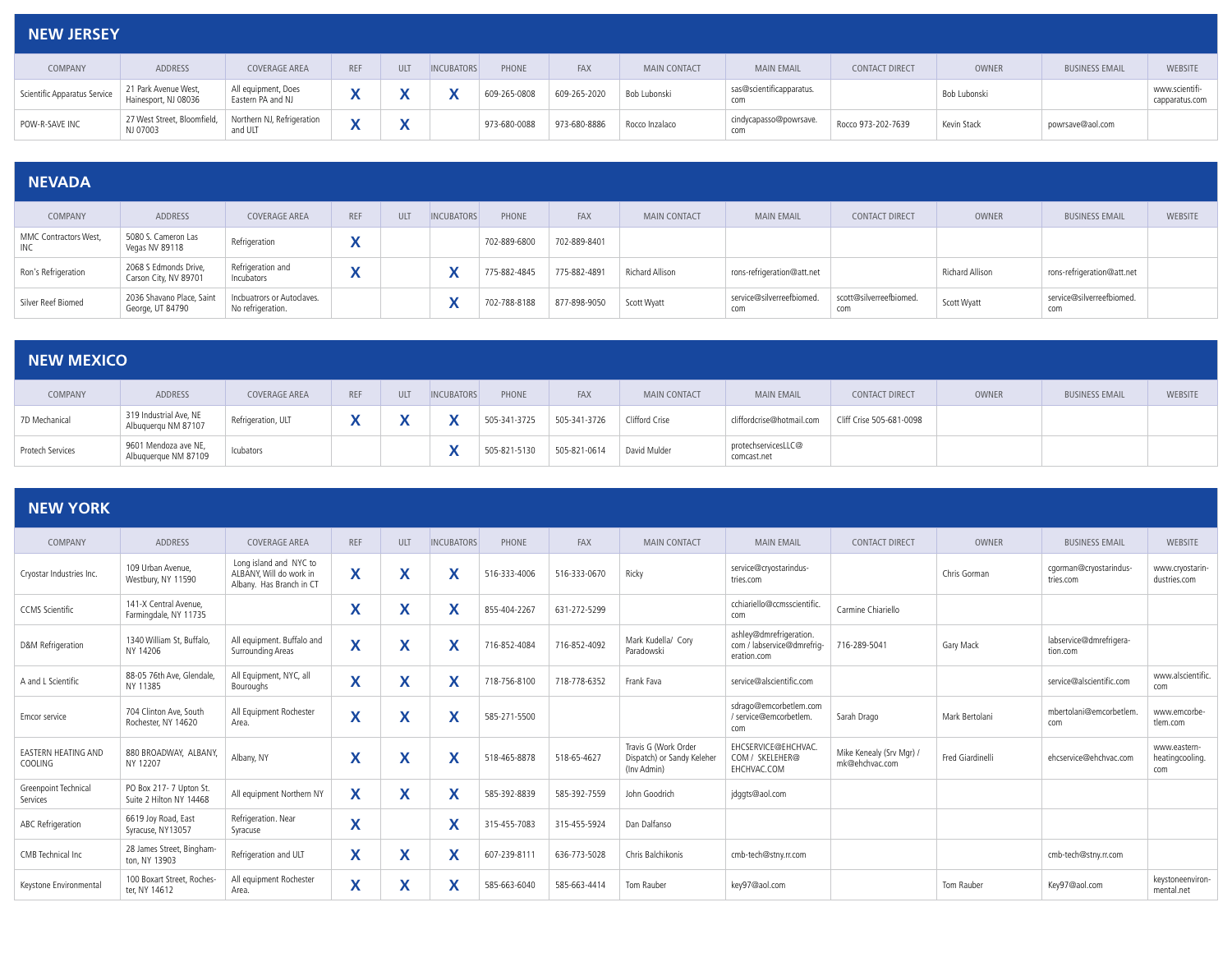| <b>N. CAROLINA</b>                  |                                                  |                                             |            |            |                   |              |              |              |                         |                       |                     |                             |                               |
|-------------------------------------|--------------------------------------------------|---------------------------------------------|------------|------------|-------------------|--------------|--------------|--------------|-------------------------|-----------------------|---------------------|-----------------------------|-------------------------------|
| COMPANY                             | ADDRESS                                          | <b>COVERAGE AREA</b>                        | <b>REF</b> | <b>ULT</b> | <b>INCUBATORS</b> | PHONE        | <b>FAX</b>   | MAIN CONTACT | <b>MAIN EMAIL</b>       | <b>CONTACT DIRECT</b> | OWNER               | <b>BUSINESS EMAIL</b>       | <b>WEBSITE</b>                |
| Price's Scientific Services<br>Inc. | 5839 Wilkins Drive,<br>Durham, NC 27705          | ALL EQUIPMENT, ALL OF<br>NC AND PARTS OF SC |            |            |                   | 919-493-1223 | 919-493-1436 | Jamie Odle   | jo@pricesscientific.com |                       |                     | prices@pricesscientific.com | www.pricessci-<br>entific.com |
| <b>Barlow Scientific</b>            | 2109 Double Oak Drive,<br>Hillsborough, NC 27278 | ALL EQUIPMENT, ALL OF<br>NC AND PARTS OF SC | ↗          |            |                   | 919-245-1129 | 919-245-1119 | Brian Barlow | Bbarlow@barlowsci.com   | Brian Barlow          | <b>Brian Barlow</b> | bbarlow@barlowsci.com       |                               |

| N. DAKOTA |  |
|-----------|--|
|           |  |

| <b>IN PARVIA</b>        |                                                   |                          |            |            |                   |              |              |                     |                                |                       |               |                        |         |
|-------------------------|---------------------------------------------------|--------------------------|------------|------------|-------------------|--------------|--------------|---------------------|--------------------------------|-----------------------|---------------|------------------------|---------|
| COMPANY                 | ADDRESS                                           | COVERAGE AREA            | <b>REF</b> | <b>ULT</b> | <b>INCUBATORS</b> | PHONE        | FAX          | <b>MAIN CONTACT</b> | <b>MAIN EMAIL</b>              | <b>CONTACT DIRECT</b> | <b>OWNER</b>  | <b>BUSINESS EMAIL</b>  | WEBSITE |
| Red River Refrigeration | 160 8th Avenue NW, West<br>Fargo, ND 58078        | All Equipment, all of ND |            |            | Χ                 | 701-277-1739 | 701-277-7236 | Rich Hilscher       | company@redriverrefrig.<br>com |                       | Rich Hilscher | RRRINC@fargocity.com   |         |
| Kebocom                 | 311 North 9th St Suite<br>151, Bismarck, ND 58501 |                          |            |            |                   | 800-346-3902 | 701-530-6737 | Chuck Belisle       |                                |                       |               | cbelisle@primecare.org |         |

| <b>OHIO</b>                       |                                                                                                          |                                                                              |                         |                             |                   |              |                                 |                     |                                                                                                             |                        |                       |                                                                     |                            |
|-----------------------------------|----------------------------------------------------------------------------------------------------------|------------------------------------------------------------------------------|-------------------------|-----------------------------|-------------------|--------------|---------------------------------|---------------------|-------------------------------------------------------------------------------------------------------------|------------------------|-----------------------|---------------------------------------------------------------------|----------------------------|
| COMPANY                           | <b>ADDRESS</b>                                                                                           | <b>COVERAGE AREA</b>                                                         | <b>REF</b>              | <b>ULT</b>                  | <b>INCUBATORS</b> | PHONE        | FAX                             | <b>MAIN CONTACT</b> | <b>MAIN EMAIL</b>                                                                                           | <b>CONTACT DIRECT</b>  | OWNER                 | <b>BUSINESS EMAIL</b>                                               | <b>WEBSITE</b>             |
| Capital Environmental             | 683 East 200th Street.<br>Cleveland, OH 44119                                                            | Refrigeration and ULT,<br>Cleveland Area.                                    | $\overline{\mathsf{X}}$ | X                           |                   | 216-486-6000 | 216-486-2277                    | Rich Christian      | Primary: LG9631@aol.com<br>, or Second: rcapenvinc@<br>vahoo.com                                            |                        | <b>Rick Christian</b> | lq9631@aol.com                                                      |                            |
| DeBra-Kuempel Mechanical          | 3976 Southern Avenue.<br>Cincinnati, OH 45227                                                            | ALL EOUIPMENT CINCI-<br>NATTI AND SOUTHERN<br>OHIO                           | X                       | X                           | X                 | 513-271-6500 | 513-271-4676                    | Michelle Combs      | mcombs@debra-kuempel.<br>com                                                                                | 513-527-8074           | Joe Clark             | dnorvell@debra-kuempel.<br>com                                      | www.debra-kue-<br>mpel.com |
| MERCO Scientific Inc              | 356 Worley's Run,<br>W. Portsmouth, OH 45663<br>/ 455 Mt. Morris Rd, Mt.<br>Morris, PA 15349             | Incubators, Cleveland<br>Area eastern Ohio and<br>western PA                 |                         |                             | X                 | 304-357-6262 | n/a EMAIL<br><b>WORK ORDERS</b> | Ron Hoag            | "Ron Hoag" <rhoag@<br>msn.com&gt;</rhoag@<br>                                                               | Roan Hoag 740-352-0092 | Ron Hoag              | Ron Hoag <rhoag@msn<br>com</rhoag@msn<br>                           | www.merco.com              |
| <b>Marston Technical Services</b> | 11576 Goldcoast Drive.<br>Cincinnati, OH 45249                                                           | Cleveland area does<br>Incubators, other areas of<br>the state refrigeration | X                       |                             | X                 | 513-563-8100 | 513-554-8532                    | Mike McDonald       | cathy.wilking@<br>marstontech.com / kurt.<br>stuntebeck@marstontech.<br>com / dispatch@marston-<br>tech.com |                        |                       | kurt.stuntebeck@mar-<br>stontech.com / dispatch@<br>marstontech.com |                            |
| Westannco Service                 | 107 Marrietta St. (Cincin-<br>nati - Columbus), Bermen,<br>OH 43107                                      | Refrigeration and ULT                                                        | X                       | X                           |                   | 888-659-6641 | 740-569-4044                    | Pam Bigham          | westannco@frontier.com                                                                                      | Randy                  | Randv                 |                                                                     |                            |
| Scientific Equipment<br>Services  | PO BOX 30212 Cincinnati.<br>OH 45230-0212 Ship to<br>for Tech In KY: 41 Sanders<br>Dr, Florence KY 41042 | ALL EQUIPMENT                                                                | X                       | X                           | X                 | 800-985-7778 | 513-624-8688                    | Tom Flman           | tom@scientificequipment.<br>com                                                                             | 859-391-5557           |                       |                                                                     |                            |
| Engineered Mechanical<br>Group    | 448 Park Place, Berea,<br>OH 44017                                                                       | Refrigeration ULT                                                            | X                       | v<br>$\boldsymbol{\Lambda}$ |                   | 440-260-0961 | 440-260-0743                    |                     | edk@engmechgroup.com                                                                                        |                        |                       |                                                                     |                            |

| <b>OKLAHOMA</b>                            |                                                |                       |                              |        |                   |              |              |                         |                         |                                                         |              |                        |                |
|--------------------------------------------|------------------------------------------------|-----------------------|------------------------------|--------|-------------------|--------------|--------------|-------------------------|-------------------------|---------------------------------------------------------|--------------|------------------------|----------------|
| COMPANY                                    | ADDRESS                                        | <b>COVERAGE AREA</b>  | <b>REF</b>                   | ULT    | <b>INCUBATORS</b> | PHONE        | FAX          | <b>MAIN CONTACT</b>     | <b>MAIN EMAIL</b>       | <b>CONTACT DIRECT</b>                                   | OWNER        | <b>BUSINESS EMAIL</b>  | <b>WEBSITE</b> |
| Hussman Services Corpora-<br>tion (Dallas) | 1320 Howard Dr. DEL CITY,<br>OK 73115          | ALL EQUPMENT OKC AREA | v                            | v      | $\mathbf{v}$      | 469-322-6328 |              | Greg Gandy 405-812-6996 | hsm.service@hussman.com | Serv Mgr Brian O'Quinn<br>brian.oquinn@hussmann.<br>com | 405-812-6996 |                        | Greg Gandy     |
| Hinton Refrigeration                       | 1020 Virginia Ln, Oklaho-<br>ma City, OK 73107 | Refrigeration not ULT | $\mathbf{v}$<br>Λ            |        |                   | 405-946-2766 | 405-946-2765 | Tammy Hinton            |                         |                                                         |              |                        |                |
| Asher's Commercial<br>Refrigeration        | 10901 E. Marshall St.,<br>Tulsa, OK 74116      | Refrigeration and ULT | $\checkmark$<br>$\mathbf{v}$ | v<br>́ |                   | 918-437-5130 | 918-437-5742 | Brian Sampson           |                         |                                                         |              | brian@ashersrefrig.com |                |
| Dan's Heating and AC                       | 812 S. Main<br>Altus, OK 73521                 | Refrigeration not ULT | $\mathbf{v}$                 |        |                   | 580-477-0779 | 580-477-0483 | Danny Thompson          | citmfd@swbell.net       |                                                         |              |                        |                |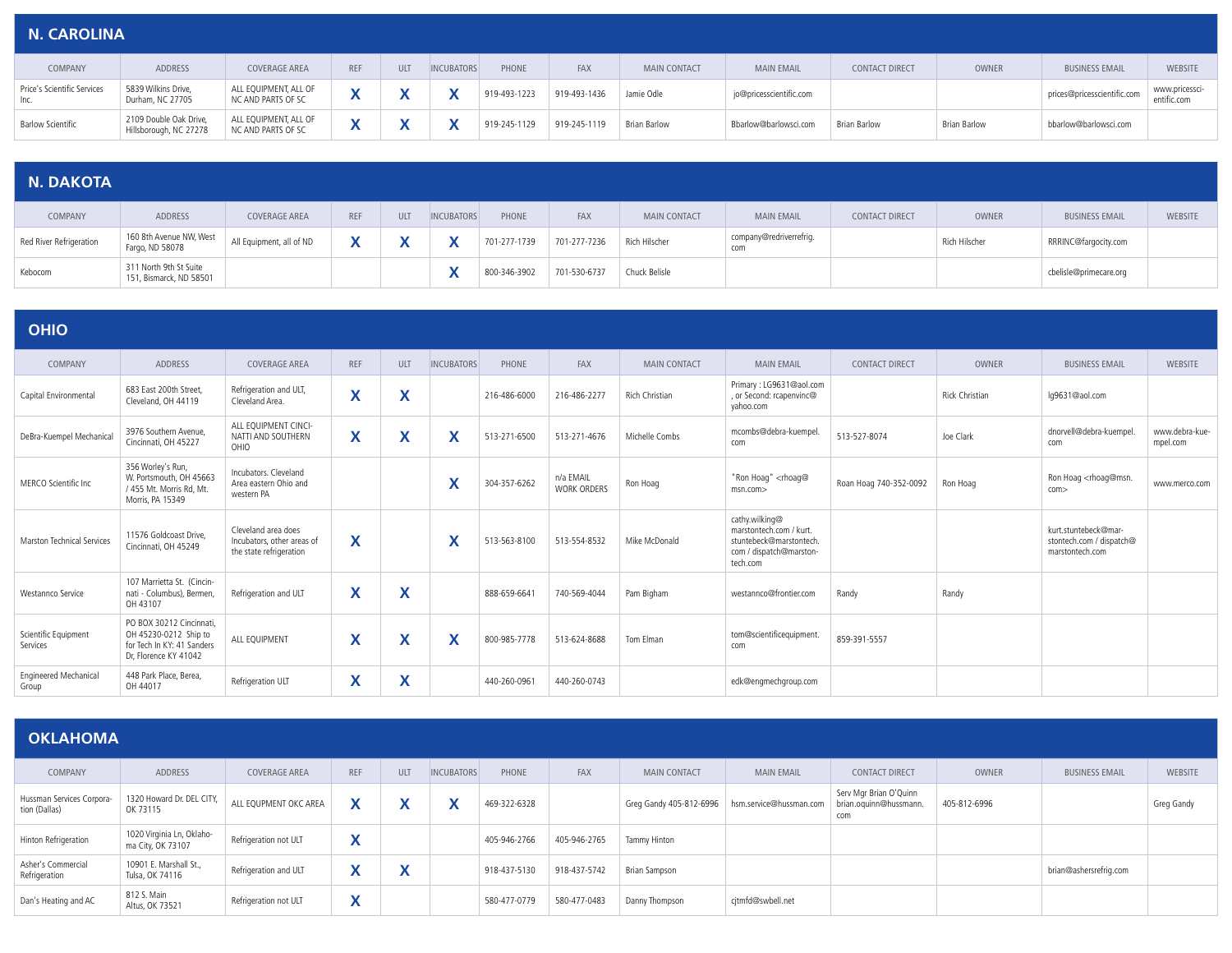| <b>OREGON</b>                     |                                              |                                                                                                           |                                           |            |                                    |              |              |                     |                                                                 |                                       |              |                                    |                                       |
|-----------------------------------|----------------------------------------------|-----------------------------------------------------------------------------------------------------------|-------------------------------------------|------------|------------------------------------|--------------|--------------|---------------------|-----------------------------------------------------------------|---------------------------------------|--------------|------------------------------------|---------------------------------------|
| COMPANY                           | ADDRESS                                      | <b>COVERAGE AREA</b>                                                                                      | <b>REF</b>                                | <b>ULT</b> | <b>INCUBATORS</b>                  | PHONE        | FAX          | <b>MAIN CONTACT</b> | <b>MAIN EMAIL</b>                                               | <b>CONTACT DIRECT</b>                 | OWNER        | <b>BUSINESS EMAIL</b>              | <b>WEBSITE</b>                        |
| Apex Refrigeration                | 2857 NE 6th St., Gresham,<br>OR 97030        | ALL EQUIPMENT                                                                                             | $\mathbf v$<br>$\mathbf{v}$               | X          | $\mathbf{v}$<br>$\mathbf{\Lambda}$ | 503-492 9940 | 503-492-7973 | Chris Furman        | chrisfurman28@gmail.<br>com / apexrefrigeration@<br>comcast.net | 971-570-3501                          |              |                                    |                                       |
| Precision Mechanical              | 3806 Smith Ave,<br>Everett, WA 98201         | ALL EQUIPMENT GOES<br>DOWN TO OREGON FOR<br><b>CERTAIN ACCOUTNS AND</b><br>CAN TIE IN WITH OTHER<br>CALLS | $\checkmark$<br>$\mathbf{A}$              | X          | $\mathbf{v}$<br>$\lambda$          | 877-568-0205 | 360-568-0230 | Troy Miller         |                                                                 | service@precision-mechan-<br>ical.com | Troy Miller  | troy@precision-mechan-<br>ical.com | www.preci-<br>sion-mechanical.<br>com |
| Permacold Engineering Inc         | 2945 NE Argyle Street,<br>Portland, OR 97211 | REFRIGEERATION AND ULT                                                                                    | $\checkmark$<br>$\boldsymbol{\mathsf{A}}$ | X          |                                    | 503-249-8190 | 503-249-8322 | Russ Matlock        | richard.vangarde@<br>permacold.com                              |                                       |              |                                    |                                       |
| Laboratory Equipment<br>Tech Ltd. | 12037 NE Sumner St,<br>Portland, OR 97220    | ALL EQUIPMENT                                                                                             | $\checkmark$<br>́                         | X          | $\mathbf{v}$<br>$\lambda$          | 503-256-2025 | 503-256-2027 | Dennis Wishart      |                                                                 |                                       |              |                                    |                                       |
| Al's Refrigeration                | 2040 Dawn Dr, Grants<br>Pass, OR 97527       | REFRIGEERATION AND ULT                                                                                    | X                                         | X          |                                    | 541-479-7654 | 547-471-6204 | Monte Zeller        | monte.zeller@gmail.com                                          |                                       | Monte Zeller | monte.zeller@gmail.com             |                                       |

#### **PENNSYLVANIA**

| COMPANY                               | ADDRESS                                                                                      | <b>COVERAGE AREA</b>                    | <b>REF</b>                 | ULT               | <b>INCUBATORS</b>            | PHONE        | <b>FAX</b>                      | <b>MAIN CONTACT</b> | <b>MAIN EMAIL</b>                           | <b>CONTACT DIRECT</b>  | OWNER                                                           | <b>BUSINESS EMAIL</b>                           | <b>WEBSITE</b>                   |
|---------------------------------------|----------------------------------------------------------------------------------------------|-----------------------------------------|----------------------------|-------------------|------------------------------|--------------|---------------------------------|---------------------|---------------------------------------------|------------------------|-----------------------------------------------------------------|-------------------------------------------------|----------------------------------|
| Scientific Apparatus Service          | 21 Park Avenue West,<br>Hainesport, NJ 08036                                                 | ALL EQUIPMENT, EASTERN<br>PA AND NJ     | $\mathbf{v}$<br>$\sqrt{ }$ |                   |                              | 609-265-0808 | 609-265-2020                    | Bob Lubonski        | sas@scientificapparatus.<br>com             |                        | Bob Lubonski                                                    |                                                 | www.scientifi-<br>capparatus.com |
| Energy Plus Scientific                | 7839 Allentown Blvd. Suite<br>100, Harrisburg, PA 17112                                      | ALL EQUIPMENT. CENTRAL<br>TO WESTERN PA | $\mathbf{v}$<br>$\lambda$  | $\mathbf{v}$      | $\mathbf{v}$<br>$\mathbf{v}$ | 717-545-0751 | 717-545-5077                    | Paul Geppert        | egplus@egplus.com                           |                        | Paul Geppert                                                    | eqplus@eqplus.com                               | www.egplus.<br>com               |
| Precision Mechanical                  | 1906 Tustin Avenue,<br>Philadelphia, PA 19152                                                | REFRIGERATION AND ULT                   | v                          | $\mathbf{v}$      |                              | 215-722-3671 | 215-722-1812                    | Glen McElroy        | gmcelroy@premechllc.com                     | Trish-                 | Sean McDermott <smcder-<br>mott@premechllc.com&gt;</smcder-<br> | info@premechllc.com                             | www.pre-<br>mechllc.com          |
| MERCO Scientific Inc.                 | 356 Worley's Run,<br>W. Portsmouth, OH 45663<br>/ 455 Mt. Morris Rd, Mt.<br>Morris, PA 15349 | WESTERN PA INCUBATORS                   |                            |                   | $\mathbf{v}$<br>$\mathbf{v}$ | 304-357-6262 | n/a EMAIL<br><b>WORK ORDERS</b> | Ron Hoag            | Ron Hoag <rhoag@msn.<br>com</rhoag@msn.<br> | Roan Hoag 740-352-0092 | Ron Hoag                                                        | Ron Hoag <rhoag@msn.<br>com&gt;</rhoag@msn.<br> | www.merco.com                    |
| Quality Repair Services.              | 149 Briar Hill Dr., Zelieno-<br>ple, PA 16063                                                | ALL EQUIPMENT, WESTERN                  | $\mathbf{v}$<br>$\sqrt{ }$ | $\mathbf{v}$      | $\mathbf{v}$<br>$\mathbf{v}$ | 724-452-9303 | 866-542-4620                    | Jim Stamatelos      | helen@qualityrepairser-<br>vices.com        |                        |                                                                 |                                                 |                                  |
| Hay Service and Installa-<br>tion Co. | 435 Melwood Avenue,<br>Pittsburgh, PA 15213                                                  | REFRIGERATION AND ULT                   | v                          | $\mathbf{v}$<br>Λ |                              | 412-621-9322 | 412-683-0889                    |                     | hayser@verizon.net                          |                        |                                                                 | hayser@verizon.net                              |                                  |

| <b>RHODE ISLAND</b>                  |                                            |                               |            |            |                          |              |              |                     |                                 |                       |           |                                |         |
|--------------------------------------|--------------------------------------------|-------------------------------|------------|------------|--------------------------|--------------|--------------|---------------------|---------------------------------|-----------------------|-----------|--------------------------------|---------|
| COMPANY                              | <b>ADDRESS</b>                             | COVERAGE AREA                 | <b>REF</b> | <b>ULT</b> | <b>INCUBATORS</b>        | PHONE        | <b>FAX</b>   | <b>MAIN CONTACT</b> | <b>MAIN EMAIL</b>               | <b>CONTACT DIRECT</b> | OWNER     | <b>BUSINESS EMAIL</b>          | WEBSITE |
| Shon's Scientific Refrig-<br>eration | 202 Milton St Ste 101,<br>Dedham, MA 02026 | ALL EQUIPMENT RHODE<br>ISLAND |            |            | $\overline{\phantom{a}}$ | 781-326-1947 | 781-326-2086 | Stephanie Dacko     | service@shonsscientific.<br>com |                       | Bob Dacko | service@shonsscientific<br>com |         |

| <b>S. CAROLINA</b>                  |                                                       |                                  |                          |            |                   |              |              |               |                                                |                |                   |                       |         |
|-------------------------------------|-------------------------------------------------------|----------------------------------|--------------------------|------------|-------------------|--------------|--------------|---------------|------------------------------------------------|----------------|-------------------|-----------------------|---------|
| COMPANY                             | ADDRESS                                               | COVERAGE AREA                    | <b>REF</b>               | <b>ULT</b> | <b>INCUBATORS</b> | PHONE        | FAX          | MAIN CONTACT  | <b>MAIN EMAIL</b>                              | CONTACT DIRECT | <b>OWNER</b>      | <b>BUSINESS EMAIL</b> | WEBSITE |
| Price's Scientific Services<br>Inc. | 5839 Wilkins Drive,<br>Durham, NC 27705               | ALL EQUIPMENT ALL OF<br>NC TO SC | $\overline{\phantom{a}}$ |            | $\mathbf{v}$      | 919-493-1223 | 919-493-1436 |               |                                                |                | <b>Tony Price</b> |                       |         |
| Hutto Refrigeration                 | 3103 Meeting Street,<br>North Charleston, SC<br>29405 | REFRIGERATION AND ULT            | $\checkmark$             |            | $\mathbf{v}$<br>Λ | 843-747 7331 | 843-744-3586 | Frances Hutto | icetravels@aol.com /<br>amanda.hutto@yahoo.com |                |                   |                       |         |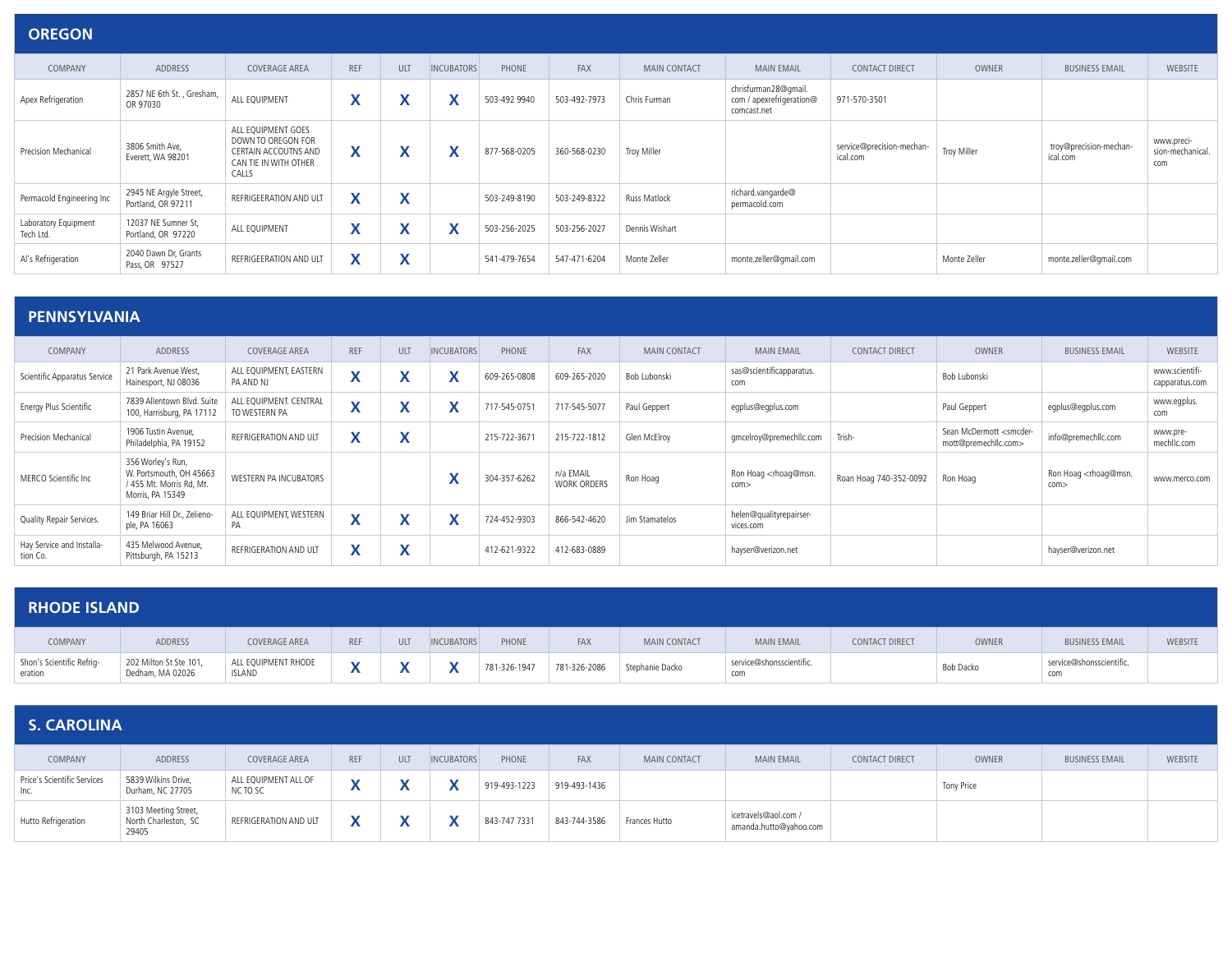| <b>S. DAKOTA</b>                          |                                            |                                    |                           |            |                   |              |              |                                                                   |                               |                       |       |                       |                |
|-------------------------------------------|--------------------------------------------|------------------------------------|---------------------------|------------|-------------------|--------------|--------------|-------------------------------------------------------------------|-------------------------------|-----------------------|-------|-----------------------|----------------|
| COMPANY                                   | ADDRESS                                    | <b>COVERAGE AREA</b>               | <b>REF</b>                | ULT        | <b>INCUBATORS</b> | PHONE        | <b>FAX</b>   | <b>MAIN CONTACT</b>                                               | <b>MAIN EMAIL</b>             | <b>CONTACT DIRECT</b> | OWNER | <b>BUSINESS EMAIL</b> | <b>WEBSITE</b> |
| Goodwin Tucker                            | 27059 Sunset Blvd<br>Unit #4 Tea, SD 57064 | REFRIGERATION                      | $\mathbf{v}$<br>$\lambda$ |            |                   | 800-372-6066 | 515-262-2936 | Nicole Hueser Warranty<br>Director warranty@<br>goodwintucker.com | service@goodwintucker.<br>com | 515-422-5227          |       |                       |                |
| <b>Equipment Service</b><br>Professionals | 320 Canal St, Rapid City,<br>SD 57709      | REFRIGERATION                      | v<br>$\lambda$            |            |                   | 605-342-4112 | 605-342-7109 | Jim                                                               |                               |                       |       |                       |                |
| Kuiper Appliance Services                 | 1316 4th Ave SE, Water-<br>town SD 57201   | REFRIGERATION, ALL<br>OF SD        | $\mathbf{v}$              |            |                   | 605-886-2968 | 605-882-2404 | Wyatt Kuiper                                                      | jameskuiper@msn.com           |                       |       |                       |                |
| AT Analytical                             | 500 3rd St., Baltic, SD<br>57003           | REFRIGERATION AND ULT<br>ALL OF SD | $\boldsymbol{\Lambda}$    | $\sqrt{ }$ | v                 | 605-212-4715 |              | Tony Lee                                                          | tony@atainc.bz                |                       |       |                       |                |

#### **TENNESSEE**

| COMPANY                                | ADDRESS                                                    | <b>COVERAGE AREA</b>   | <b>REF</b> | ULT             | <b>INCUBATORS</b> | PHONE        | FAX | <b>MAIN CONTACT</b> | <b>MAIN EMAIL</b>                               | <b>CONTACT DIRECT</b> | OWNER                             | <b>BUSINESS EMAIL</b>                           | <b>WEBSITE</b> |
|----------------------------------------|------------------------------------------------------------|------------------------|------------|-----------------|-------------------|--------------|-----|---------------------|-------------------------------------------------|-----------------------|-----------------------------------|-------------------------------------------------|----------------|
| Nashville Medical Elec-<br>tronics Inc | 821 Fesslers Lane, Nash-<br>ville. TN 37210                |                        |            | w               |                   | 615-320-1001 |     | Pat Rickard         | service@nashmed.com                             |                       |                                   | service@nashmed.com /<br>accounting@nashmed.com |                |
| Emcor / Walker J Walker                | 6045 E. Shelby Dr. #3,<br>Memphis, TN 38141                | REFRIGERATION AND ULT  | v<br>Λ     | w<br>$\sqrt{ }$ |                   | 901-368-1500 |     |                     | walkerservice@emcor-<br>group.com               | 901-493-3027          | Alan Collums Operation<br>Manager | alan.collums@walkerjwalk-<br>er.com             |                |
| Al-Tar Services                        | 515 Maryland Parkway,<br>Suite 137, Brentwood,<br>TN 37027 |                        |            |                 | $\mathbf{v}$      | 866-522-3499 |     |                     | info@al-tar.com                                 |                       |                                   |                                                 |                |
| Labtronx Inc                           | 501 Metroplex Dr Suite<br>109, Nashville, TN 37211         | <b>INCUBATORS ONLY</b> |            |                 | $\mathbf{v}$<br>́ | 615-831-2554 |     |                     | service@Labtronx.com /<br>patrickg@Labtronx.com |                       |                                   |                                                 |                |
| Southern Associated Sales<br>& Service | 2315 Elvis Presley Blvd,<br>Memphis, TN 38106              | REFRIGERATION AND ULT  | v          | w               |                   | 901-833-3304 |     | Doug Farris         | memdof@yahoo.com                                |                       |                                   |                                                 |                |

#### **TEXAS**

| COMPANY                                  | ADDRESS                                                                                               | <b>COVERAGE AREA</b> | <b>REF</b>                            | <b>ULT</b> | <b>INCUBATORS</b> | PHONE                      | FAX          | <b>MAIN CONTACT</b>                    | <b>MAIN EMAIL</b>                             | <b>CONTACT DIRECT</b>                | OWNER          | <b>BUSINESS EMAIL</b>                                                                                                       | <b>WEBSITE</b> |
|------------------------------------------|-------------------------------------------------------------------------------------------------------|----------------------|---------------------------------------|------------|-------------------|----------------------------|--------------|----------------------------------------|-----------------------------------------------|--------------------------------------|----------------|-----------------------------------------------------------------------------------------------------------------------------|----------------|
| Scientific Resources SW                  | Main Office >4719 S.<br>Main, Stafford, TX 77477                                                      | ALL EOUIPMENT        | X                                     | Χ          | ⋏                 | 281-980-2845               | 281-980-1956 | Caroline Bennett                       | caroline@srsonline.com /<br>tom@srsonline.com | TOM BOYCE. THOMAS<br>BOYCE JR, BRADY | Tony Gandy     | caroline@srsonline.com                                                                                                      |                |
| Index Services LLC                       | 13164 Country Road 446<br>Navasota, TX 77868 / 901<br>N. Lincoln Park Rd. Van<br>Alstyne, TX (Dallas) |                      |                                       |            | $\checkmark$      | 936-230-1609               |              | Jessica Poindexter / Jay<br>Poindexter | jess@indexfms.com / jay@<br>indexfms.com      |                                      |                |                                                                                                                             |                |
| Lab Equipment Services<br>(Tom Boyce Jr) | 6976 FM 1283 Pipe creek<br>Tx. 78063                                                                  |                      | $\mathbf{v}$                          | X          | X                 | 210-517-1496               |              | Tom Boyce (ir)                         | tom@labequipmentser-<br>vices.com             | Tom Boyce (jr)                       | Tom Boyce (ir) | tom@labequipmentser-<br>vices.com / Breann Boyce<br><accounting@labequip-<br>mentservices.com&gt;</accounting@labequip-<br> |                |
| DFW Scientific Refrig-<br>eration        | 208 Odyssey Lane, Mans-<br>field, TX 76063                                                            | ALL EQUIPMENT        | X                                     | X          | X                 | 817-845-0508               | 817-473-3331 | Ed Chawdhry                            | dfwsciref!@sbcqlobal.net                      | 817-209-9026                         | Ed Chawdhry    | dfwsciref!@sbcqlobal.net                                                                                                    |                |
| Steve Burden Air Condi-<br>tionina       | 330 Bedford Street, Dallas,<br>TX 75212                                                               | ALL EQUIPMENT        | X                                     | X          | $\checkmark$      | 214-748-0637               | 214-761-9092 | Steve Burden                           | pam@sbacsci.com                               |                                      |                |                                                                                                                             |                |
| CENTIGRADE SERVICES.<br>INC.             | 11411 Bedford, Houston<br>TX 77031                                                                    | ALL EQUIPMENT        | X                                     | X          | X                 | 281-498-8686               | 281-498-2355 | Artie Baumann                          | seabaum@aol.com                               | 281-498-8686                         | Artie Baumann  | seabaum@aol.com                                                                                                             |                |
| Heye Refrigeration                       | 1514 E. Commerce Street<br>San Antonio, TX 78205                                                      | ALL EQUIPMENT        | $\checkmark$<br>$\mathbf{v}$          | X          | X                 | 210-226 7772               | 210-226-8228 |                                        | heyerefrigeration@att.net                     |                                      | Lewis Heye     |                                                                                                                             |                |
| Honeywell international                  | 3509 Durazno ave<br>79905 El Paso, TX                                                                 | REFRIGERATION        | $\overline{\phantom{a}}$<br>$\lambda$ |            |                   | 1-877-487-6720<br>ext 1193 | 404-929-1190 | Yolanda Cirilo                         | yolanda.cirilo@honeywell.<br>com              | Art Erivez 915-351-3002              |                |                                                                                                                             |                |
| <b>SPECS Refrigeration</b>               | 3826 Idalou Rd. Lubbock<br>Texas, 79403                                                               | REFRIGERATION        |                                       |            |                   | 806-747-4898               |              | Darwin Sizemore                        | info@specsref.com                             |                                      | Peter Hanev    |                                                                                                                             |                |
| Service Tech (Alan C<br>Boedeker)        | PO BOX 1101, Bryan TX,<br>77806                                                                       | <b>INCUBATORS</b>    |                                       |            | X                 | 979-777-1065               | 979-776-9803 |                                        | alanbst@verizon.net                           |                                      |                |                                                                                                                             |                |
|                                          |                                                                                                       |                      |                                       |            |                   |                            |              |                                        |                                               |                                      |                |                                                                                                                             |                |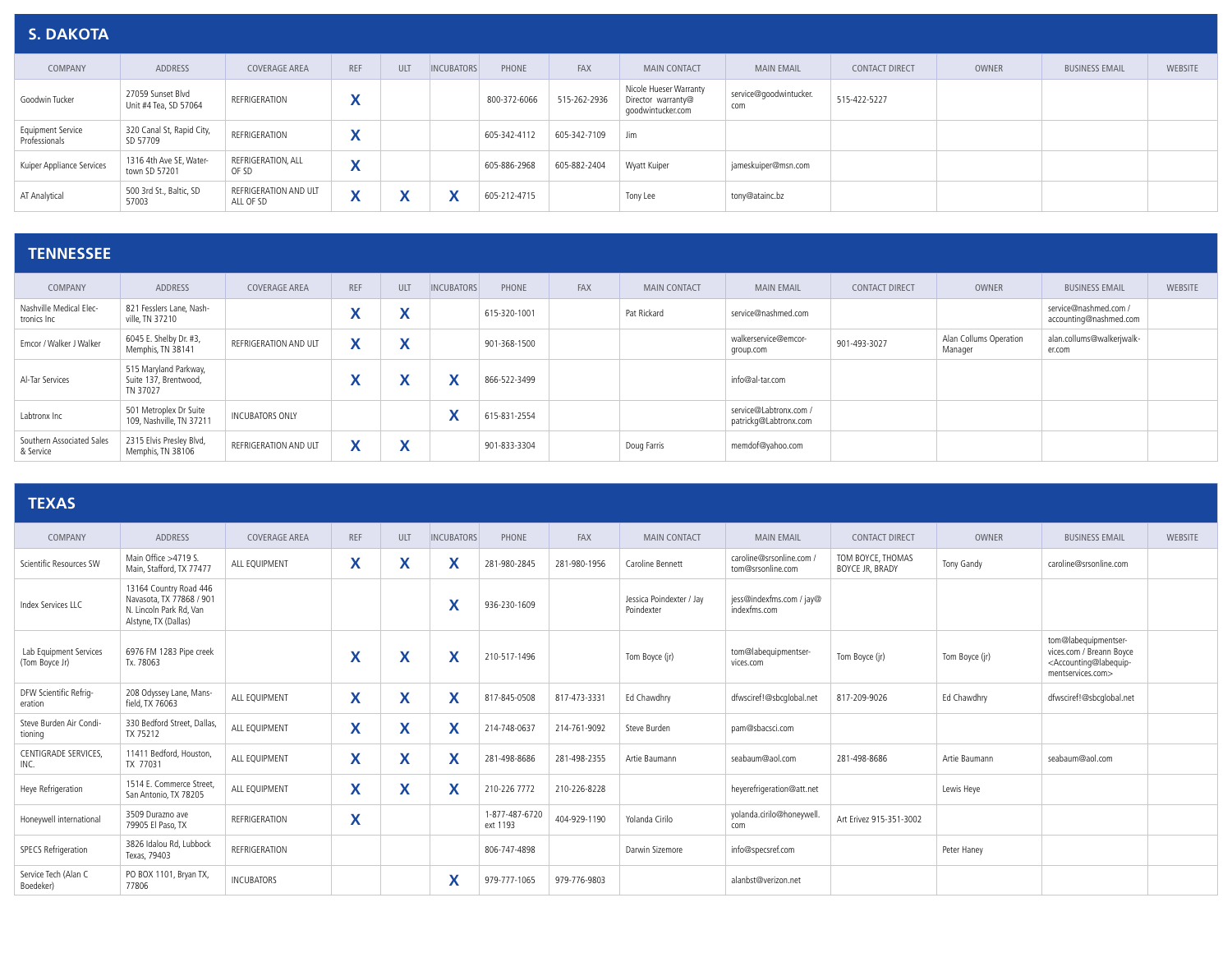| <b>UTAH</b>                               |                                                          |               |            |     |                   |              |              |                     |                                                                                                                 |                       |              |                                                                         |                                      |
|-------------------------------------------|----------------------------------------------------------|---------------|------------|-----|-------------------|--------------|--------------|---------------------|-----------------------------------------------------------------------------------------------------------------|-----------------------|--------------|-------------------------------------------------------------------------|--------------------------------------|
| COMPANY                                   | ADDRESS                                                  | COVERAGE AREA | <b>REF</b> | ULT | <b>INCUBATORS</b> | PHONE        | FAX          | <b>MAIN CONTACT</b> | <b>MAIN EMAIL</b>                                                                                               | <b>CONTACT DIRECT</b> | OWNER        | <b>BUSINESS EMAIL</b>                                                   | <b>WEBSITE</b>                       |
| Automated Heating and Air<br>Conditioning | 1574 West 2650 South,<br>Ogden, UT 84401                 | ALL EQUIPMENT |            |     |                   | 801-525-9500 | 801-544-5750 | Damon Shuman        | dshuman@automatedme-<br>chanical.com                                                                            |                       | Stephen Goff | info@automatedmechan-<br>ical.com                                       | www.automat-<br>edmechanical.<br>com |
| Meldrum Refrigeration                     | SHIP PARTS TO 541 WEST<br>9560 SOUTH, SANDY, UT<br>84070 | ALL EQUIPMENT | Λ          |     |                   | 801-569-0116 | 801-255-4928 | Kelly Meldrum       | (1st)kelly@meldrumre-<br>frigeration.com, (Copy)<br>rebecca@meldrumrefrig-<br>eration.com (Rebecca<br>Nakamura) |                       |              | Kelly Meldrum <meldrum-<br>refrigeration@comcast.<br/>net</meldrum-<br> |                                      |

| <b>VERMONT</b>                   |                                                |                       |              |              |                   |              |              |                     |                           |                       |                |                           |                |
|----------------------------------|------------------------------------------------|-----------------------|--------------|--------------|-------------------|--------------|--------------|---------------------|---------------------------|-----------------------|----------------|---------------------------|----------------|
| COMPANY                          | ADDRESS                                        | COVERAGE AREA         | <b>REF</b>   | ULT          | <b>INCUBATORS</b> | PHONE        | <b>FAX</b>   | <b>MAIN CONTACT</b> | <b>MAIN EMAIL</b>         | <b>CONTACT DIRECT</b> | <b>OWNER</b>   | <b>BUSINESS EMAIL</b>     | <b>WEBSITE</b> |
| Alpine ACIR Service              | 1532 Hill Street, Berlin<br>VT 05677           | REFRIGERATION AND ULT | v            | $\checkmark$ |                   | 800-286-6435 | 802-244-1474 | Craig or Adam       | alpineservice@verizon.net |                       | Adam Spaulding | alpineservice@verizon.net |                |
| Vermont Heating &<br>Ventilating | 16 Tigan Street Suite A,<br>Winooski, VT 05404 | ALL EQUIPMENT         | $\mathbf{v}$ | w            |                   | 802-655-8805 |              | David Nichols       | dnichols@vhv.com          | 802-655-8805 ext104   | David Brown    | dnichols@vhv.com          | www.vhv.com    |

| <b>VIRGINIA</b>                  |                                              |                                                                     |            |            |                   |              |              |                     |                                                                                               |                       |                 |                                |                |
|----------------------------------|----------------------------------------------|---------------------------------------------------------------------|------------|------------|-------------------|--------------|--------------|---------------------|-----------------------------------------------------------------------------------------------|-----------------------|-----------------|--------------------------------|----------------|
| COMPANY                          | ADDRESS                                      | <b>COVERAGE AREA</b>                                                | <b>REF</b> | <b>ULT</b> | <b>INCUBATORS</b> | PHONE        | <b>FAX</b>   | <b>MAIN CONTACT</b> | <b>MAIN EMAIL</b>                                                                             | <b>CONTACT DIRECT</b> | OWNER           | <b>BUSINESS EMAIL</b>          | <b>WEBSITE</b> |
| Diversified Laboratory<br>Repair | 7977 Cessna Avenue<br>Gaithersburg, MD 20879 | All Equipment. All of<br>Maryland, all of DC, Parts<br>of Virginia. |            |            |                   | 301-519-2191 | 301-519-2110 | Cappie Fyfe         | Stephanie Florwick<br><sflorwick@dlrepair.com><br/>info@dlrepair.com</sflorwick@dlrepair.com> |                       |                 |                                |                |
| Covington Lab Services           | 2171 Oranda Rd, Stras-<br>burg, Va 22657     | ALL EQUIPMENT                                                       | v          |            |                   | 205-283-8492 |              | Chris Covington     | Chris@covingtonlab.com                                                                        | 205-283-8492          | Chris Covington |                                |                |
| Thermal Precision LLC            | 2512 SUMMIT CT, RICH-<br>MOND VA, 23228      |                                                                     |            |            | $\mathbf{v}$      | 804-397-8262 |              | Chris Plunkett      | thermalprecision@gmail.<br>com                                                                | 804-397-8262          | Chris Plunkett  | thermalprecision@gmail.<br>com |                |

#### **W. VIRGINIA**

| COMPANY              | <b>ADDRESS</b>                                                                               | <b>COVERAGE AREA</b>                                    | <b>REF</b> | <b>ULT</b> | <b>INCUBATORS</b> | PHONE        | <b>FAX</b>               | <b>MAIN CONTACT</b> | <b>MAIN EMAIL</b>                             | <b>CONTACT DIRECT</b>           | <b>OWNER</b> | <b>BUSINESS EMAIL</b>                           | <b>WEBSITE</b> |
|----------------------|----------------------------------------------------------------------------------------------|---------------------------------------------------------|------------|------------|-------------------|--------------|--------------------------|---------------------|-----------------------------------------------|---------------------------------|--------------|-------------------------------------------------|----------------|
| MERCO Scientific Inc | 356 Worley's Run,<br>W. Portsmouth, OH 45663<br>/ 455 Mt. Morris Rd, Mt.<br>Morris, PA 15349 | <b>INCBUATORS W VIRGINIA,</b><br>EASTERN OH, WESTERN PA |            |            |                   | 304-357-6262 | n/a EMAIL<br>WORK ORDERS | Ron Hoag            | "Ron Hoag" <rhoag@<br>msn.com&gt;</rhoag@<br> | Roan Hoag 740-352-0092 Ron Hoag |              | Ron Hoag <rhoag@msn.<br>com&gt;</rhoag@msn.<br> | www.merco.com  |

| <b>WASHINGTON</b>                    |                                              |                                         |                                          |     |                           |              |              |                     |                                         |                       |             |                                         |                                       |
|--------------------------------------|----------------------------------------------|-----------------------------------------|------------------------------------------|-----|---------------------------|--------------|--------------|---------------------|-----------------------------------------|-----------------------|-------------|-----------------------------------------|---------------------------------------|
| COMPANY                              | ADDRESS                                      | <b>COVERAGE AREA</b>                    | <b>REF</b>                               | ULT | <b>INCUBATORS</b>         | PHONE        | FAX          | <b>MAIN CONTACT</b> | <b>MAIN EMAIL</b>                       | <b>CONTACT DIRECT</b> | OWNER       | <b>BUSINESS EMAIL</b>                   | WEBSITE                               |
| Absolute Refrigeration               | 1252 Orville Boyd Road,<br>Pullman, WA 99163 | ALL EQUIPMENT                           |                                          |     | v                         | 509-338-4594 | 509-332-5892 |                     |                                         |                       |             |                                         |                                       |
| Precision Mechanical                 | 3806 Smith Ave,<br>Everett, WA 98201         | ALL EQUIPMENT                           | v<br>́                                   |     | $\mathbf{v}$<br>⋏         | 877-568-0205 | 360-568-0230 | Troy Miller         | troy@precision-mechan-<br>ical.com      |                       | Troy Miller | service@precision-mechan-<br>ical.com   | www.preci-<br>sion-mechanical.<br>com |
| Spectrum Services Inc.               | 3719 Smith Avenue,<br>Everett, WA 98201      | REFRIGERATION AND<br>INCUBATORS NOT ULT | $\overline{\phantom{a}}$<br>$\mathbf{v}$ |     | $\mathbf{v}$<br>$\lambda$ | 888-406-0106 | 888-406-4033 | Scott Camp          | scott.camp@spectrumlab-<br>services.com |                       |             | scott.camp@spectrumlab-<br>services.com |                                       |
| Sacred Heart Engineering<br>Services | 101 W 8th Ave, Spokane,<br>WA, 99204         | INCUBATORS                              |                                          |     |                           | 509-474-5491 |              |                     |                                         |                       |             |                                         |                                       |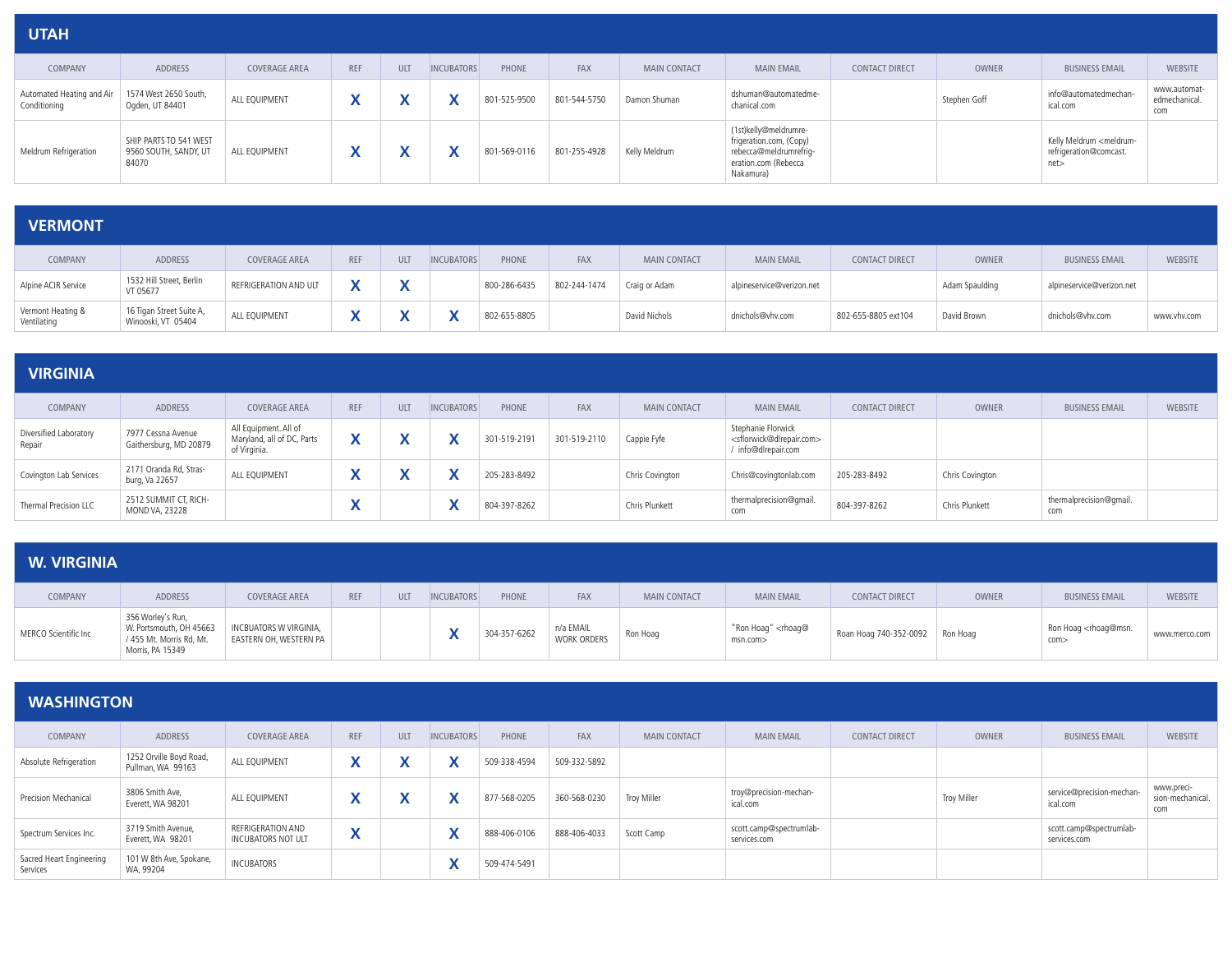| <b>WISCONSIN</b>                                |                                                     |                           |                                                |                           |                   |              |              |                     |                      |                                                                                |       |                       |                |
|-------------------------------------------------|-----------------------------------------------------|---------------------------|------------------------------------------------|---------------------------|-------------------|--------------|--------------|---------------------|----------------------|--------------------------------------------------------------------------------|-------|-----------------------|----------------|
| COMPANY                                         | ADDRESS                                             | <b>COVERAGE AREA</b>      | <b>REF</b>                                     | ULT                       | <b>INCUBATORS</b> | PHONE        | FAX          | <b>MAIN CONTACT</b> | <b>MAIN EMAIL</b>    | <b>CONTACT DIRECT</b>                                                          | OWNER | <b>BUSINESS EMAIL</b> | <b>WEBSITE</b> |
| PHCNA Service                                   | 1300 Michael Drive,<br>Suite A                      | ALL EQUIPMENT, IL, WI, IN | $\mathbf{v}$<br>$\mathbf{v}$                   | v<br>Λ                    |                   | 800-858-8442 |              |                     | service@us.phchd.com |                                                                                |       | service@sss.sanyo.com |                |
| CRM - Certified Refrigera-<br>tion & Mechanical | (MAIN OFF) 5817<br>FEMRITE DR,<br>Madison, WI 53718 | REFRIGERATION AND ULT     | $\overline{\phantom{a}}$<br>$\mathbf{\Lambda}$ | $\checkmark$<br>$\lambda$ |                   | 608-274-6890 | 608-274-6894 | Warran Graham       | service@crmwi.net    | wqraham@crmwi.com<br>(account Manager) /<br>jschaub@crmwi.com<br>(Service Mgr) |       |                       |                |
| Scientific Services Plus                        | PO BOX 154, Williams Bay,<br>WI 53191               | ALL EQUIPMENT             | $\mathbf{v}$<br>$\mathbf{\Lambda}$             | $\checkmark$<br>Λ         |                   | 262-245-5481 | 262-245-6678 | Kate Zittlow        | katey@ss-plus.com    | Evan Stauner <evan@<br>ss-plus.com&gt; cell<br/>2628127972</evan@<br>          |       |                       |                |
| Midwest Biomedical<br>Services Inc              | 6378 Copps Ave, Monona,<br>WI 53716                 | INCUBATORS                |                                                |                           | $\mathbf{v}$      | 608-221-8995 | 608-221-8667 | Robin Thompson      |                      |                                                                                |       |                       |                |

| <b>WYOMING</b>                     |                  |                                      |                                |     |                   |              |              |              |                            |                       |       |                       |                |
|------------------------------------|------------------|--------------------------------------|--------------------------------|-----|-------------------|--------------|--------------|--------------|----------------------------|-----------------------|-------|-----------------------|----------------|
| COMPANY                            | ADDRESS          | COVERAGE AREA                        | <b>REF</b>                     | ULT | <b>INCUBATORS</b> | PHONE        | FAX          | MAIN CONTACT | <b>MAIN EMAIL</b>          | <b>CONTACT DIRECT</b> | OWNER | <b>BUSINESS EMAIL</b> | <b>WEBSITE</b> |
| Artech Services (wrong<br>address) | 411 S 2nd Street | REFRIGERATION INCU-<br><b>BATORS</b> | $\overline{\phantom{a}}$<br>,, |     | $\mathbf{v}$      | 307-742-4269 | 307-721-4712 | Steve Smith  | loretta@artechservices.net |                       |       |                       |                |

#### **CANADA**

| <b>ALBERTA</b>                    |                                                        |                                        |                                        |                               |                                       |                          |              |                                                                                                     |                                                                     |                          |                   |                                          |                            |
|-----------------------------------|--------------------------------------------------------|----------------------------------------|----------------------------------------|-------------------------------|---------------------------------------|--------------------------|--------------|-----------------------------------------------------------------------------------------------------|---------------------------------------------------------------------|--------------------------|-------------------|------------------------------------------|----------------------------|
| COMPANY                           | <b>ADDRESS</b>                                         | <b>COVERAGE AREA</b>                   | <b>REF</b>                             | ULT                           | <b>INCUBATORS</b>                     | PHONE                    | FAX          | <b>MAIN CONTACT</b>                                                                                 | <b>MAIN EMAIL</b>                                                   | <b>CONTACT DIRECT</b>    | <b>OWNER</b>      | <b>BUSINESS EMAIL</b>                    | <b>WEBSITE</b>             |
| Sub Zero Technical                | 4814 1st Street SW,<br>Calgary, AB T2G 0A2             | ALL EQUIPMENT                          | v<br>$\sqrt{ }$                        | w<br>$\overline{\phantom{a}}$ | $\mathbf{v}$<br>Λ                     | 403-252-1715             | 403-252-8473 | Raelene                                                                                             | office@subzerotechnical.<br>com                                     | ray@subzerotechnical.com |                   |                                          |                            |
| <b>Certified Medical Services</b> | 1323N-6455 Macleod Tr.<br>SW, Calgary, AB T1X 1E1      | INCUBATORS                             |                                        |                               | $\overline{\phantom{a}}$<br>$\lambda$ | 403-252-7102             | 403-255-2620 | Doug tataryn                                                                                        | doug.t@telus.net                                                    |                          |                   |                                          |                            |
| Gateway Mechanical                | 14605 - 118 Ave<br>Edmonton, Alberta Canada<br>T5L 2M7 | REFRIGERATION                          | $\overline{\phantom{a}}$<br>$\sqrt{ }$ |                               |                                       | 780-426-6055             | 780-425-0683 | Cody Olford (Northern<br>Alberta) 780-818-2860<br>/ Craig Mathes (Southern<br>Alberta) 604-787-7776 | Colford@gatewayme-<br>chanical.ca, cmathes@<br>gatewaymechanical.ca |                          |                   |                                          |                            |
| Yellowhead Refrigeration          | #32 Stanwright Industrial<br>Park, Jasper, AB TOE 1EO  | REFRIGERATION                          | $\mathbf{v}$<br>$\lambda$              |                               |                                       | 780-852-4187             | 866-819-8142 |                                                                                                     | yellowheadrefrigeration@<br>hotmail.com                             |                          |                   | yellowheadrefrigeration@<br>hotmail.com  |                            |
| Carmichael Engineering            | 6430 2nd St. SE, Calgary<br>T2H 1J4                    | REFRIGERATION AND<br><b>INCUBATORS</b> | $\mathbf{v}$<br>$\sqrt{ }$             |                               | $\mathbf{v}$                          | 514-735-4361,<br>ext 267 | 514-735-2300 | Mrs. Lynda Cyr                                                                                      | lcyr@carmichael-eng.ca                                              | 289-360-1620             | Miller Carmichael | scientificservice@carmi-<br>chael-eng.ca | www.carmi-<br>chael-eng.ca |
| Carmichael Engineering            | 9746 27th Avenue, ED-<br>MONTON, AB T6N 1B2            | REFRIGERATION AND<br><b>INCUBATORS</b> | $\overline{\phantom{a}}$<br>$\sqrt{ }$ |                               | $\overline{\phantom{a}}$              | 514-735-4361,<br>ext 267 | 514-735-2300 | Mrs. Lynda Cyr                                                                                      | lcyr@carmichael-eng.ca                                              | 289-360-1620             | Miller Carmichael | scientificservice@carmi-<br>chael-eng.ca | www.carmi-<br>chael-eng.ca |

| <b>BRITISH COLUMBIA</b>           |                                                   |                      |            |                              |                   |              |              |                     |                       |                                |                                                   |                       |                |
|-----------------------------------|---------------------------------------------------|----------------------|------------|------------------------------|-------------------|--------------|--------------|---------------------|-----------------------|--------------------------------|---------------------------------------------------|-----------------------|----------------|
| COMPANY                           | ADDRESS                                           | <b>COVERAGE AREA</b> | <b>REF</b> | <b>ULT</b>                   | <b>INCUBATORS</b> | PHONE        | FAX          | <b>MAIN CONTACT</b> | <b>MAIN EMAIL</b>     | <b>CONTACT DIRECT</b>          | OWNER                                             | <b>BUSINESS EMAIL</b> | <b>WEBSITE</b> |
| Raeyco Lab Equipment              | 205-4288 Lozells Ave,<br>Burnaby, BC V5A 0C7      | ALL EQUIPMENT        | ⋀          | v<br>$\lambda$               | $\lambda$         | 604-878-3077 | 604-357-1725 | Roberto Canas       | service@raeyco.com    | Ron (Service) 604-626-<br>9195 | Ron Raey <rraey@raeyco.<br>com</rraey@raeyco.<br> |                       |                |
| Technoterm Integrated<br>Services | 1541 NE Kent, VANCOU-<br>VER. BC V5P 4Y7          | ALL EQUIPMENT        | v          | $\checkmark$<br>$\mathbf{v}$ | $\lambda$         | 604-325-0990 | 604-321-0661 | Oais Alam           | info@technotermis.com |                                |                                                   |                       |                |
| Pro Lab Instrument Services       | 2439 William Street, VAN-<br>COUVER, BC Y5K 2Y2   | INCUBATORS           |            |                              | $\mathbf{v}$<br>Λ | 604-254-8494 | 604-254-6155 | Claude Leblond      | cleblond@telus.net    |                                | Claude Leblond                                    | cleblond@telus.net    |                |
| <b>Total Fitness Repair</b>       | 2110 Front st., NORTH<br>VANCOUVER, BC V7H<br>1A3 | <b>INCUBATORS</b>    |            |                              | $\mathbf{v}$      | 604-983-2506 | 604-983-2506 | Enzo Piccolo        |                       |                                |                                                   |                       |                |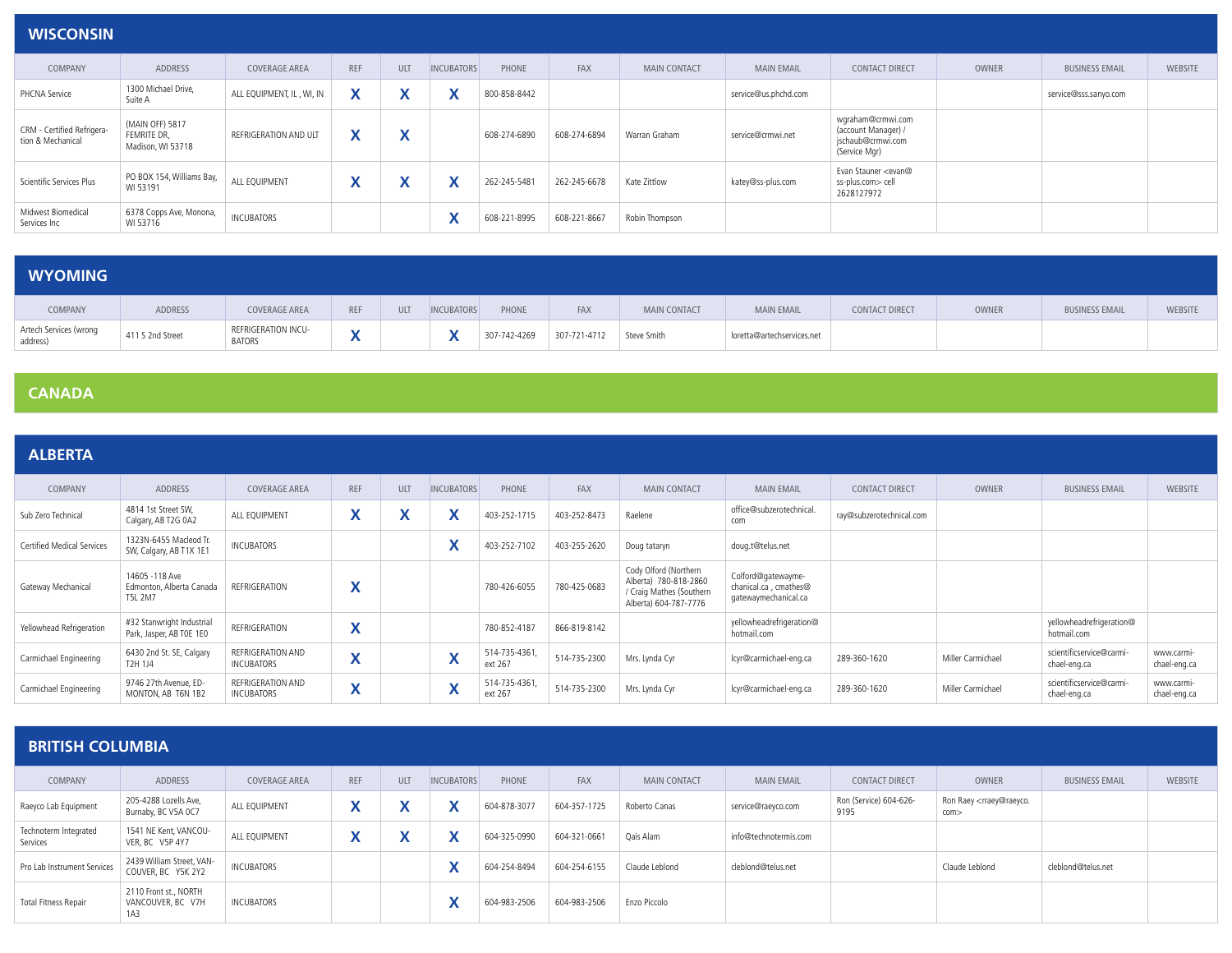| Aerco Industries                                                       | 4285 Dawson St, Burnaby,<br>BC, V5C 4B3                 | REFRIGERATION                          |                              |              | 604-431-6883             | 604-431-8837 |                |                                                    |              |                   |                                          |                            |
|------------------------------------------------------------------------|---------------------------------------------------------|----------------------------------------|------------------------------|--------------|--------------------------|--------------|----------------|----------------------------------------------------|--------------|-------------------|------------------------------------------|----------------------------|
| Caltech Services                                                       | 12811 Clarke Place<br>Unit 150, Richmond, BC<br>V6V 2H9 | REFRIGERATION AND<br><b>INCUBATORS</b> | $\mathbf{v}$<br>$\mathbf{v}$ |              | 800-268-2056             |              | Rene Andersen  | rene@caltechservices.com /<br>tonycruzsr@gmail.com |              | Rene Andersen     | www.caltechservices.com                  |                            |
| Aslan Electrical Plumbing<br>Gas Fitting Refrigeration &<br>Sheetmetal | 2210 11th Ave, Vernon, BC<br><b>V1T 7X8</b>             | REFRIGERATION                          |                              |              | 250-549-4444             |              |                |                                                    |              |                   |                                          |                            |
| Carmichael Engineering                                                 | 130-1375 Mayfield Place,<br>RICHMOND, BC V6V 2G9        | REFRIGERATION                          | $\sqrt{ }$                   | $\mathbf{v}$ | 514-735-4361,<br>ext 267 | 514-735-2300 | Mrs. Lynda Cyr | lcyr@carmichael-eng.ca                             | 289-360-1620 | Miller Carmichael | scientificservice@carmi-<br>chael-eng.ca | www.carmi-<br>chael-eng.ca |
| Foster Refrigeration                                                   | 549 Kelvin Road, VICTO-<br>RIA, BC V8Z 1C4              | ALL EQUIPMENT                          |                              |              | 250-475-0500             | 250-475-7588 |                |                                                    |              |                   |                                          |                            |

| <b>MANITOBA</b>        |                                                   |               |            |            |                   |              |              |                     |                                                                          |                       |              |                       |         |
|------------------------|---------------------------------------------------|---------------|------------|------------|-------------------|--------------|--------------|---------------------|--------------------------------------------------------------------------|-----------------------|--------------|-----------------------|---------|
| COMPANY                | ADDRESS                                           | COVERAGE AREA | <b>REF</b> | <b>ULT</b> | <b>INCUBATORS</b> | PHONE        | FAX          | <b>MAIN CONTACT</b> | <b>MAIN EMAIL</b>                                                        | <b>CONTACT DIRECT</b> | <b>OWNER</b> | <b>BUSINESS EMAIL</b> | WEBSITE |
| Frontier Refrigeration | 41 St. Paul Boulevard West<br>St. Paul MB R2P 2W5 |               |            |            |                   | 204-694-2238 | 204-633-8963 | Larry               | Larry@frontier-mechan-<br>ical.ca and Kristin@<br>frontier-mechanical.ca | 204-803-1240          |              |                       |         |

| <b>NEW BRUNSWICK</b> |  |
|----------------------|--|
|                      |  |
|                      |  |

| ------------------                  |                                                 |                      |            |     |                   |                          |              |                     |                                       |                       |                   |                                          |                            |
|-------------------------------------|-------------------------------------------------|----------------------|------------|-----|-------------------|--------------------------|--------------|---------------------|---------------------------------------|-----------------------|-------------------|------------------------------------------|----------------------------|
| COMPANY                             | ADDRESS                                         | <b>COVERAGE AREA</b> | <b>REF</b> | ULT | <b>INCUBATORS</b> | PHONE                    | <b>FAX</b>   | <b>MAIN CONTACT</b> | <b>MAIN EMAIL</b>                     | <b>CONTACT DIRECT</b> | <b>OWNER</b>      | <b>BUSINESS EMAIL</b>                    | <b>WEBSITE</b>             |
| McNamara Refrigeration              | 9914 Route 102, Wood-<br>mans Point, NB E5K 4P6 | REFRIGERATION        |            |     |                   | 506-658-6866             | 506-738-8504 | Robin Sutton        | rsutton@mcnamararefrig-<br>eration.ca |                       |                   |                                          |                            |
| Carmichael Engineering              | 235 Emile Bathurst, NB<br><b>E8K 2B4</b>        | REFRIGERATION        |            |     |                   | 514-735-4361,<br>ext 267 | 514-735-2300 | Mrs. Lynda Cyr      | lcyr@carmichael-eng.ca                | 289-360-1620          | Miller Carmichael | scientificservice@carmi-<br>chael-eng.ca | www.carmi-<br>chael-eng.ca |
| Carmichael Engineering #<br>7012352 | 385 Wilsey Rd, Fredericton,<br>NB E3B 5N6       | REFRIGERATION        |            |     |                   | 514-735-4361<br>ext 267  | 514-735-2300 | Mrs. Lynda Cyr      | lcyr@carmichael-eng.ca                | 289-360-1620          | Miller Carmichael | scientificservice@carmi-<br>chael-eng.ca | www.carmi-<br>chael-eng.ca |
| Carmichael Engineering              | 88 Beaverbrook Street,<br>Moncton NB E1C 9F7    | REFRIGERATION        |            |     |                   | 514-735-4361,<br>ext 267 | 514-735-2300 | Mrs. Lynda Cyr      | lcyr@carmichael-eng.ca                | 289-360-1620          | Miller Carmichael | kgeldart@carmichael-eng.<br>ca           | www.carmi-<br>chael-eng.ca |

| <b>NEWFOUNDLAND</b>    |                                             |               |            |     |                   |                         |              |                     |                        |                       |                   |                                          |                            |
|------------------------|---------------------------------------------|---------------|------------|-----|-------------------|-------------------------|--------------|---------------------|------------------------|-----------------------|-------------------|------------------------------------------|----------------------------|
| COMPANY                | ADDRESS                                     | COVERAGE AREA | <b>REF</b> | ULT | <b>INCUBATORS</b> | PHONE                   | <b>FAX</b>   | <b>MAIN CONTACT</b> | <b>MAIN EMAIL</b>      | <b>CONTACT DIRECT</b> | <b>OWNER</b>      | <b>BUSINESS EMAIL</b>                    | <b>WEBSITE</b>             |
| Carmichael Engineering | 1122 Topsail Road, Mt.<br>Pearl, NF A1N 5E5 | REFRIGERATION |            |     |                   | 514-735-4361<br>ext 267 | 514-735-2300 | Mrs. Lynda Cyr      | lcyr@carmichael-eng.ca | 289-360-1620          | Miller Carmichael | scientificservice@carmi-<br>chael-eng.ca | www.carmi-<br>chael-eng.ca |

|                        | <b>NOVA SCOTIA</b>                            |                      |                   |            |                   |                          |              |                      |                               |                       |                   |                                          |                            |
|------------------------|-----------------------------------------------|----------------------|-------------------|------------|-------------------|--------------------------|--------------|----------------------|-------------------------------|-----------------------|-------------------|------------------------------------------|----------------------------|
| COMPANY                | ADDRESS                                       | <b>COVERAGE AREA</b> | <b>REF</b>        | <b>ULT</b> | <b>INCUBATORS</b> | PHONE                    | FAX          | <b>MAIN CONTACT</b>  | <b>MAIN EMAIL</b>             | <b>CONTACT DIRECT</b> | <b>OWNER</b>      | <b>BUSINESS EMAIL</b>                    | <b>WEBSITE</b>             |
| Hussman Canada         | 109 Dorey Avenue, Dart-<br>mouth, NS B3B 0B2  | ALL EOUPMENT         |                   |            |                   | 902-455-9651             | 902-453-4028 | <b>Barry Curtis</b>  | Sabrina.hood@hussmann.<br>com |                       |                   |                                          |                            |
| Conroy Refrigeration   | 115 Upham DR, Truro, NS<br>B2N 6W8 Canada     | REFRIGERATION        | $\checkmark$      |            |                   | 902-893-0141             | 902-895-0246 | wanda@conroyhvac.com |                               |                       |                   |                                          |                            |
| Carmichael Engineering | 10 Morris Drive #40,<br>Halifax, NS B3B 1T5   | REFRIGERATION        | $\checkmark$<br>́ |            |                   | 514-735-4361,<br>ext 267 | 514-735-2300 | Mrs. Lynda Cyr       | lcyr@carmichael-eng.ca        | 289-360-1620          | Miller Carmichael | scientificservice@carmi-<br>chael-eng.ca | www.carmi-<br>chael-eng.ca |
| Carmichael Engineering | 360 Keltic Drive, Cape<br>Bretton, NS B1R 1V7 | REFRIGERATION        | $\checkmark$<br>́ |            |                   | 514-735-4361.<br>ext 267 | 514-735-2300 | Mrs. Lynda Cyr       | lcyr@carmichael-eng.ca        | 289-360-1620          | Miller Carmichael | scientificservice@carmi-<br>chael-eng.ca | www.carmi-<br>chael-eng.ca |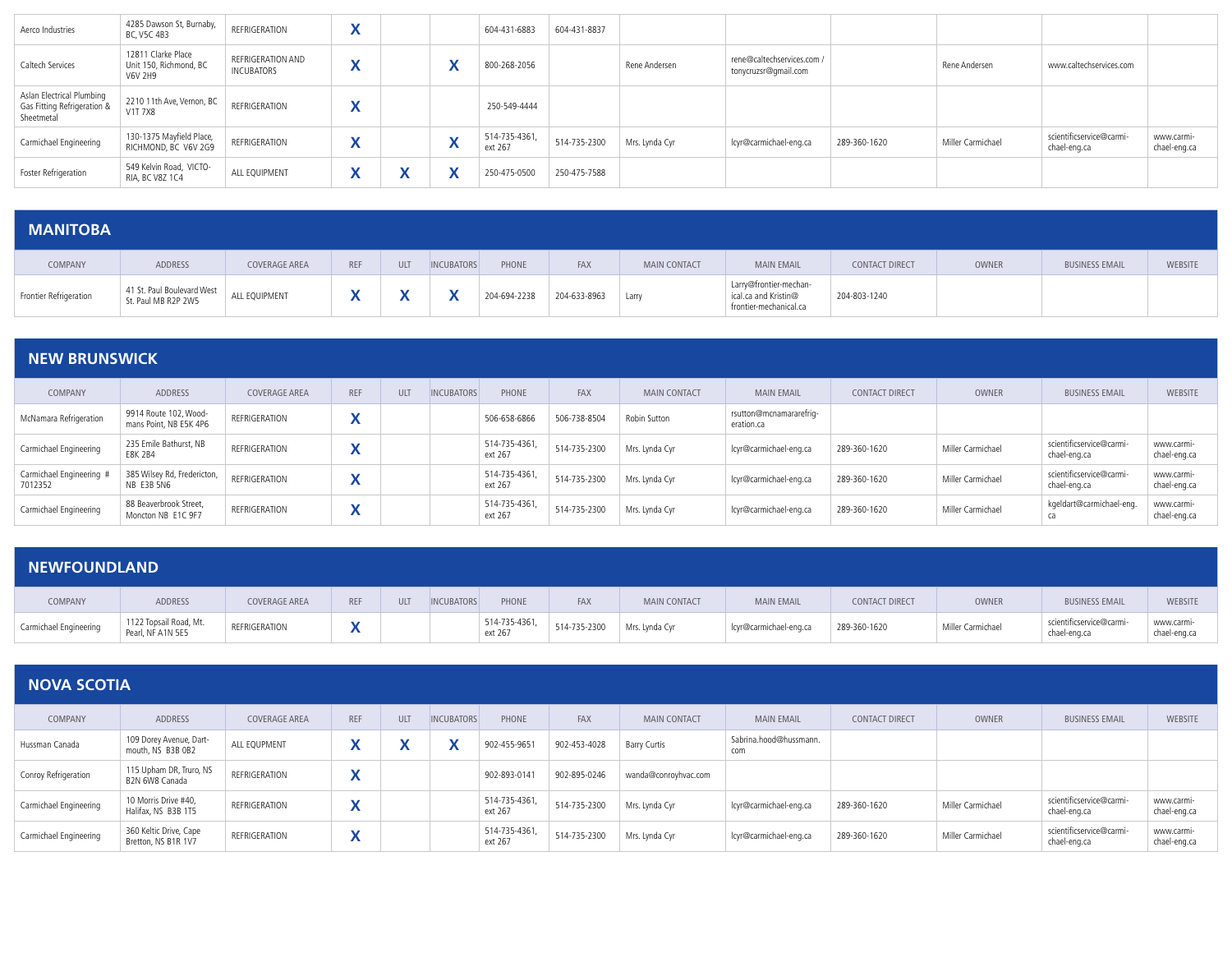| <b>ONTARIO</b>                                         |                                                                      |                                                 |            |            |                   |                          |              |                     |                                                                           |                                        |                   |                                          |                                                      |
|--------------------------------------------------------|----------------------------------------------------------------------|-------------------------------------------------|------------|------------|-------------------|--------------------------|--------------|---------------------|---------------------------------------------------------------------------|----------------------------------------|-------------------|------------------------------------------|------------------------------------------------------|
| COMPANY                                                | <b>ADDRESS</b>                                                       | <b>COVERAGE AREA</b>                            | <b>REF</b> | <b>ULT</b> | <b>INCUBATORS</b> | PHONE                    | <b>FAX</b>   | <b>MAIN CONTACT</b> | <b>MAIN EMAIL</b>                                                         | <b>CONTACT DIRECT</b>                  | <b>OWNER</b>      | <b>BUSINESS EMAIL</b>                    | <b>WEBSITE</b>                                       |
| <b>ESBE Scientific</b>                                 | 80 McPherson Street,<br>Markham, ON L3R 3V6                          | 1st choice for all eqiup-<br>ment in this area. | X          | X.         | X                 | 905-475-3549             |              | Tony Murdaca        | service@esbe.com /<br>tmurdaca@esbe.com                                   |                                        | Laurel Wiseman    |                                          | esbe.com                                             |
| Maca Diagnostics                                       | 70 Silton Rd<br>Unit 17<br>Woodbridge, On. L4L 8B9                   | ALL EQUIPMENT                                   | X          | X          | X                 | 905-893-7986             | 905-893-4565 | Claudia Atzori      | claudio@macadiagnos-<br>tics.ca                                           | 416-522-6002                           | Claudia Atzori    | claudio@macadiagnos-<br>tics.ca          | www.macadiag-<br>nostics.com                         |
| Leigh Ryckman Ultra-Low<br>Refrigeration               | 1609 Ashley Cardill Lane,<br>Ottawa, ON K4P 1M7                      | ALL EQUIPMENT                                   | X          | X          | X                 | 613-821-9602             | 613-821-9603 | Leigh Ryckman       | ryckmanultralow@rogers.<br>com                                            |                                        |                   |                                          | www.ultra-low.<br>com                                |
| <b>B Doucet Lab Services</b>                           | 115 Bufflehead Way,<br>Ottawa, ON K1T0G3                             | <b>INCUBATORS</b>                               |            |            | X                 | 613-884-7345             |              | Christian Doucet    | service@bdls.ca                                                           | cdoucet@bdls.ca                        |                   | service@bdls.ca                          |                                                      |
| Climatemp Systems<br>2009 LTD                          | 6635 Kitimat Road,<br>Unit 41<br>Mississauga, ON L5N 6J2             | ALL EQUIPMENT                                   | X          | X          | X                 | 905-826-7487             | 905-826-8075 |                     | rlatimer@climatemp.ca                                                     |                                        |                   |                                          |                                                      |
| Gibson Air Mechanical                                  | 70 Crockford Blvd, Toronto,<br><b>ON M1R 3C3</b>                     | ALL EOUIPMENT                                   | X          | X          | X                 |                          |              | Alex Gibson         |                                                                           |                                        | Robert Gibson     | info@qibsonair.ca                        | www.gibsonair.<br>ca                                 |
| <b>GSIS</b> (General Scientific<br>Instrument Service) | 115 Midpark Rd Unit 4,<br>London, ON N6N 1B2                         | <b>INCUBATORS</b>                               |            |            | X                 | 519-659-2275             | 519-659-8893 | Reka Sugar          | General Scientific Instru-<br>ments <info@qsisinc.com></info@qsisinc.com> |                                        |                   |                                          | www.qsisinc.<br>com                                  |
| <b>RD</b> Service                                      | 35 McCleary Court Unit 9,<br>Concord, ON L4K 3Y9                     | <b>REFRIGERATION</b>                            | X          |            |                   | 905-761-6778             | 905-761-6779 | Sanjeev Verma       | carol-rdservice@nicram.<br>com                                            |                                        |                   |                                          |                                                      |
| Rosetown Central<br>Refrigeration                      | 195 Wilkinson Road.<br>Brampton, ON L6T 4X1                          | <b>REFRIGERATION</b>                            | X          |            |                   | 905-451-3147             |              | Kevin Whitter       | kevin @rosetown.net                                                       |                                        | Dan Whitter       | kevin @rosetown.net                      | www.rosetown.<br>net                                 |
| Shields Mechanical                                     | 6537 Bank Street, Ottawa,<br>ON KOA 2PO                              | <b>REFRIGERATION</b>                            | X          |            |                   | 613-821-9722             | 613-821-3794 | Larry Shields       |                                                                           |                                        | Larry Shields     | l.shields@rogers.com                     |                                                      |
| Con-Test                                               | 20-520 Westney Rds, AJAX,<br>ON L1S 6w6                              | <b>INCUBATORS</b>                               |            |            | X                 | 905-428-6671             | 905-4287703  |                     | david@con-test.com /<br>bev@con-test.com                                  |                                        |                   |                                          |                                                      |
| Carmichael Engineering                                 | 3146 Lenworth Drive,<br>Mississauga, ON L4X 2G1                      | <b>REFRIGERATION</b>                            | X          |            | X                 | 514-735-4361,<br>ext 267 | 514-735-2300 | Mrs. Lynda Cyr      | lcyr@carmichael-eng.ca                                                    | 289-360-1620                           | Miller Carmichael | scientificservice@carmi-<br>chael-eng.ca | www.carmi-<br>chael-eng.ca                           |
| Carmichael Engineering                                 | 270 Adam Street, Belleville,<br><b>ON K8N 5S4</b>                    | <b>REFRIGERATION</b>                            | X          |            | X                 | 514-735-4361,<br>ext 267 | 514-735-2300 | Mrs. Lynda Cyr      | lcyr@carmichael-eng.ca                                                    | 289-360-1620                           | Miller Carmichael | scientificservice@carmi-<br>chael-eng.ca | www.carmi-<br>chael-eng.ca                           |
| Carmichael Engineering                                 | 1909 Oxford Street Unit<br>45, LONDON, ON N5V 4L9                    | <b>REFRIGERATION</b>                            | X          |            |                   | 514-735-4361,<br>ext 267 | 514-735-2300 | Mrs. Lynda Cyr      | lcyr@carmichael-eng.ca                                                    | 289-360-1620                           | Miller Carmichael | scientificservice@carmi-<br>chael-eng.ca | www.carmi-<br>chael-eng.ca                           |
| Carmichael Engineering                                 | 1179 Parisien Street,<br>Ottawa, ON K1B 4W4                          | <b>REFRIGERATION</b>                            | X          |            |                   | 514-735-4361,<br>ext 267 | 514-735-2300 | Mrs. Lynda Cyr      | lcyr@carmichael-eng.ca                                                    | 289-360-1620                           | Miller Carmichael | scientificservice@carmi-<br>chael-eng.ca | www.carmi-<br>chael-eng.ca                           |
| Janik Refrigeration                                    | 476 Highway 77, Leaming-<br>ton, ON N8H 3V6                          | REFRIGERATION                                   |            |            |                   | 519-322-0022             | 519-322-0026 | Rick James          | jfox@janikrefrigeration.<br>com                                           | Rick James (519-818-1465<br>CELL)      |                   | jfox@janikrefrigeration.<br>com          | http://www.jan-<br>ikrefrigeration.<br>com/index.php |
| S&T Group                                              | 158 SACKVILLE RD, SAULT<br>STE MARIE, ON, P6B 4T6                    | <b>REFRIGERATION</b>                            | X          |            |                   | 705-942-3043             |              |                     | SAnderson@stgroup.ca                                                      |                                        |                   |                                          |                                                      |
| Hitchman-Chalmers                                      | 3392 Wonderland Rd.<br>South, Bldg 8 / Unit 2,<br>London, ON N6L 1A7 |                                                 | X          |            |                   | 519-652-9875             | 519-652-2562 |                     | hitchman.chalmers@<br>bellnet.ca                                          |                                        |                   |                                          |                                                      |
| Peterborough Refrigeration                             | 655 The Queensway Unit<br>#3 Peterborough, ON<br>K9J 7M1             | <b>REFRIGERATION</b>                            | X          |            |                   | 705-741-1488             | 705-743-1133 |                     | info@peterboroughrefrig-<br>eration.com                                   | kim@peterboroughrefriger-<br>ation.com |                   |                                          |                                                      |
| Action Refrigeration &<br>Electrical Inc               | 428 Cedar Street South<br>Timmins, ON P4N 2H9                        | <b>REFRIGERATION</b>                            | X          |            |                   | 705-268-6274             |              |                     | reception@actiontimmins.<br>com                                           |                                        |                   |                                          |                                                      |
| Digital Engineering                                    | 740 Harold Crescent, Thun-<br>der Bay, ON P7C 5H7                    | INCUBATORS/ AUTO-<br>CLAVES                     |            |            | X                 | 807-623-3700             | 807-623-6398 |                     | tgilbert@digitalengineer-<br>ing.com                                      |                                        |                   |                                          |                                                      |

| <b>QUEBEC</b>                     |                                                  |               |            |     |                   |              |              |                                    |                                                                                                          |                       |                               |                                                           |                |
|-----------------------------------|--------------------------------------------------|---------------|------------|-----|-------------------|--------------|--------------|------------------------------------|----------------------------------------------------------------------------------------------------------|-----------------------|-------------------------------|-----------------------------------------------------------|----------------|
| COMPANY                           | ADDRESS                                          | COVERAGE AREA | <b>REF</b> | ULT | <b>INCUBATORS</b> | PHONE        | FAX          | <b>MAIN CONTACT</b>                | <b>MAIN EMAIL</b>                                                                                        | <b>CONTACT DIRECT</b> | OWNER                         | <b>BUSINESS EMAIL</b>                                     | <b>WEBSITE</b> |
| Scientifique Instrumen-<br>tation | 7870 Rue Fleuricourt, St<br>Leonard, QC, H1R 2L3 | ALL EQUIPMENT |            |     |                   | 514-938-4015 | 514-938-3114 | Domenico Ruffolo/ Frank<br>Ruffolo | info@scientifiquein-<br>strumentation.com /<br>Domenico.Ruffolo@<br>scientifiqueinstrumenta-<br>tion.com |                       | Domenico and Frank<br>Ruffolo | Domenico.Ruffolo@<br>scientifiqueinstrumenta-<br>tion.com |                |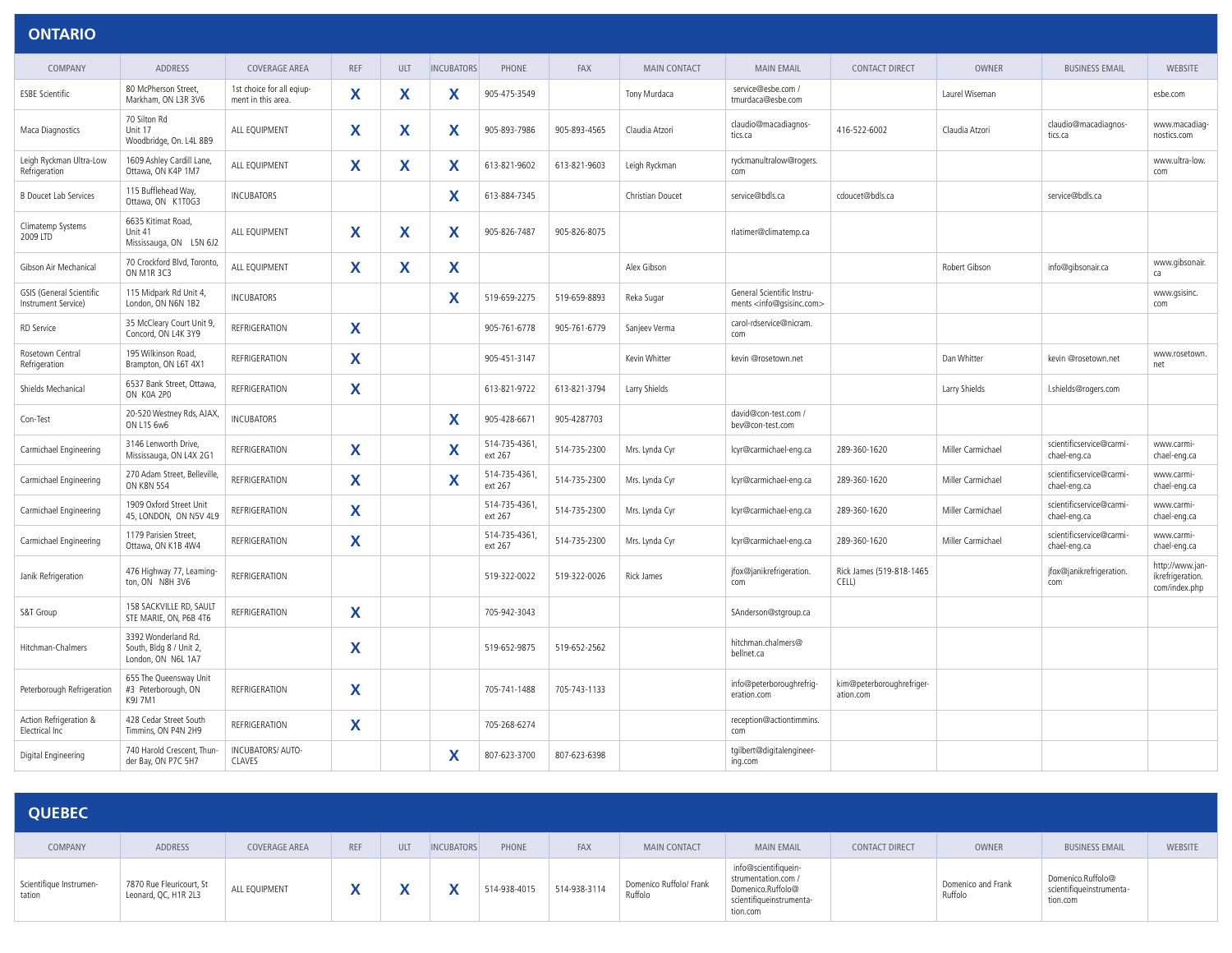| ESBE                                                 | 5657 Chemin St-Francois<br>St-Laurent, OC H4S 1W6             | INCUBATORS / AUTO-<br>CLAVES                                           |                              |                                                       | $\checkmark$<br>$\mathbf{A}$           | 514-335-3421             | 514-335-1901                   | Mark Petrovic                                                   | mpetrovic@esbe.com                | <b>Extt 205</b>          |                   |                                          |                                   |
|------------------------------------------------------|---------------------------------------------------------------|------------------------------------------------------------------------|------------------------------|-------------------------------------------------------|----------------------------------------|--------------------------|--------------------------------|-----------------------------------------------------------------|-----------------------------------|--------------------------|-------------------|------------------------------------------|-----------------------------------|
| Genois Inc                                           | 478 St-Germain, Quebec,<br>OC G1K 4N9                         | ALL EOUIPMENT, GOES UP<br>TO RIMOUSKY                                  | $\mathbf{v}$<br>$\mathbf{v}$ | $\overline{\phantom{a}}$<br>Λ                         |                                        | 418-523-0377             | Same as phone<br>#418-523-0377 | lan Genois                                                      | genois.inc@videotron.ca           | 581-999-0377             | lan Genois        | genois.inc@videotron.ca                  |                                   |
| Carmichael Engineering                               | 1005 St-Jean-Baptiste<br>Ave #100, Quebec, QC<br>G2E 5L1      | ALL EOUIPMENT                                                          | X                            | $\overline{\phantom{a}}$<br>$\boldsymbol{\mathsf{A}}$ | X                                      | 514-735-4361,<br>ext 267 | 514-735-2300                   | Mrs. Lynda Cyr                                                  | lcvr@carmichael-eng.ca            | 289-360-1620             | Miller Carmichael | scientificservice@carmi-<br>chael-eng.ca | www.carmi-<br>chael-eng.ca        |
| RP Muller Inc.                                       | 14 Rue Montaque, Kirk-<br>land, QC H9J 2M3                    | REFRIGERATION AND<br><b>INCUBATORS</b>                                 | $\checkmark$<br>$\lambda$    |                                                       | $\mathbf v$<br>$\boldsymbol{\lambda}$  | 514-697-3997             | 514-697-1520                   | Philippe Muller                                                 | rpmuller@rpmuller.com             |                          |                   | pmuller@rpmuller.ca                      |                                   |
| Thermo Solutions Services<br>Inc                     | 10140 Ave London, Mon-<br>treal, QC H1H 4H3                   | ALL EQUIPMENT                                                          | $\checkmark$<br>⋏            | $\checkmark$<br>Λ                                     | $\checkmark$<br>$\boldsymbol{\Lambda}$ | 514-787-0056             | 514-787-0096                   | Luciano Forcione                                                | info@thermo-solutions.<br>com     | (514) 895-9595 / Luciano | Eugenio De Santis | info@thermo-solutions.<br>com            | www.ther-<br>mo-solutions.<br>com |
| Supra Scientific                                     | 3515 Blvd Des Enterprises,<br>L-106, Terrobone, QC<br>J6X 4J9 | ALL EOUIPMENT                                                          | X                            | X                                                     | X                                      | 514-381-2222             | 450-968-1988                   | Yves Dumont                                                     | service@suprascien-<br>tifique.ca |                          |                   | service@suprascien-<br>tifique.ca        |                                   |
| Carmichael Engineering                               | 3822 de Courtrai Avenue.<br>Montreal, QC H3S 1C1              | REFRIGERATION                                                          | X                            |                                                       |                                        | 514-735-4361,<br>ext 267 | 514-735-2300                   | Mrs. Lynda Cyr                                                  | lcvr@carmichael-eng.ca            | 289-360-1620             | Miller Carmichael | scientificservice@carmi-<br>chael-eng.ca | www.carmi-<br>chael-eng.ca        |
| Equi-Lab Inc. (1st choice<br>for Incubators; Quebec) | 208 Rue Des Bouleaux.<br>Neuville, QC G0A 2R0                 | INCUBATORS                                                             |                              |                                                       | $\mathbf v$<br>Λ                       | 418-876-2599             | 418-876-2597                   | Jean Trudel                                                     | equilab@videotron.ca              | 418-998-7760             | Jean Trudel       | equilab@videotron.ca                     | N/A                               |
| Climatisation Refrigeration                          | 41 Rue Bellehumeur<br>Ville-Marie, QC J9V 1A9                 | REGULAR REFRIGERATION.<br><b>ELECTONIC CONTROLS</b><br>LIKE RELAYS ETC | X                            |                                                       | $\checkmark$<br>$\mathbf{A}$           | 819-629-2455             |                                | francois cormier <elec-<br>tro-frigo@hotmail.com&gt;</elec-<br> | electro-frigo@hotmail.com         |                          |                   |                                          |                                   |
| Cryotech                                             | 2071 Edouard, St Hebert<br>OC J4T 1Z9                         | REFRIGERATION AND ULT                                                  | X                            | v<br>⋏                                                |                                        | 514-992-4533             | 450-466-1732                   | Eril Hellou                                                     | erik@cryotech.ca                  |                          |                   |                                          |                                   |

#### **SASKATCHEWAN**

| COMPANY                             | ADDRESS                                        | COVERAGE AREA | <b>REF</b> | <b>ULT</b>   | INCUBATORS | PHONE        | <b>FAX</b>   | <b>MAIN CONTACT</b> | <b>MAIN EMAIL</b>                              | <b>CONTACT DIRECT</b> | <b>OWNER</b>      | <b>BUSINESS EMAIL</b> | <b>WEBSITE</b>                                 |
|-------------------------------------|------------------------------------------------|---------------|------------|--------------|------------|--------------|--------------|---------------------|------------------------------------------------|-----------------------|-------------------|-----------------------|------------------------------------------------|
| Intriquip Instruments               | 1862 Angus St, Regina, SK<br>S4T 1Z4           |               |            |              |            | 306-584-3993 | 306-584-1273 |                     | info@intriquip.com /<br>qmathers@intriquip.com |                       |                   |                       |                                                |
| Polar Refrigeration Service<br>Ltd. | 402 21st Street West,<br>Saskatoon, SK S7M 0W4 | ALL EQUIPMENT |            | $\mathbf{v}$ |            | 306-652-3150 | 306-652-0022 | Dana Sisson         | dana@polarservices.ca                          |                       | Richard Scrivener |                       | http://www.<br>polarservices.ca/<br>index.html |

#### **SOUTH AMERICA**

| <b>ARGENTINA</b> |         |               |              |     |                   |       |     |                     |                   |                |       |                       |         |
|------------------|---------|---------------|--------------|-----|-------------------|-------|-----|---------------------|-------------------|----------------|-------|-----------------------|---------|
| COMPANY          | ADDRESS | COVERAGE AREA | <b>REF</b>   | ULT | <b>INCUBATORS</b> | PHONE | FAX | <b>MAIN CONTACT</b> | <b>MAIN EMAIL</b> | CONTACT DIRECT | OWNER | <b>BUSINESS EMAIL</b> | WEBSITE |
| Lobov            |         |               | $\mathbf{v}$ |     | $\mathbf{v}$<br>" |       |     |                     |                   |                |       |                       |         |

| <b>BRAZIL</b>   |                                       |               |     |            |                          |               |     |              |                                           |                |       |                       |         |
|-----------------|---------------------------------------|---------------|-----|------------|--------------------------|---------------|-----|--------------|-------------------------------------------|----------------|-------|-----------------------|---------|
| COMPANY         | ADDRESS                               | COVERAGE AREA | REF | <b>ULT</b> | <b>INCUBATORS</b>        | PHONE         | FAX | MAIN CONTACT | <b>MAIN EMAIL</b>                         | CONTACT DIRECT | OWNER | <b>BUSINESS EMAIL</b> | WEBSITE |
| Lobov           |                                       |               |     |            | $\overline{\phantom{a}}$ |               |     |              |                                           |                |       |                       |         |
| Nova Analytical | 432 Rua Aaungui, Sao<br>Paulo, Brazil |               |     |            |                          | 55(11)2162808 |     |              | nelson.silveira@novaanalit-<br>ica.com.br |                |       |                       |         |